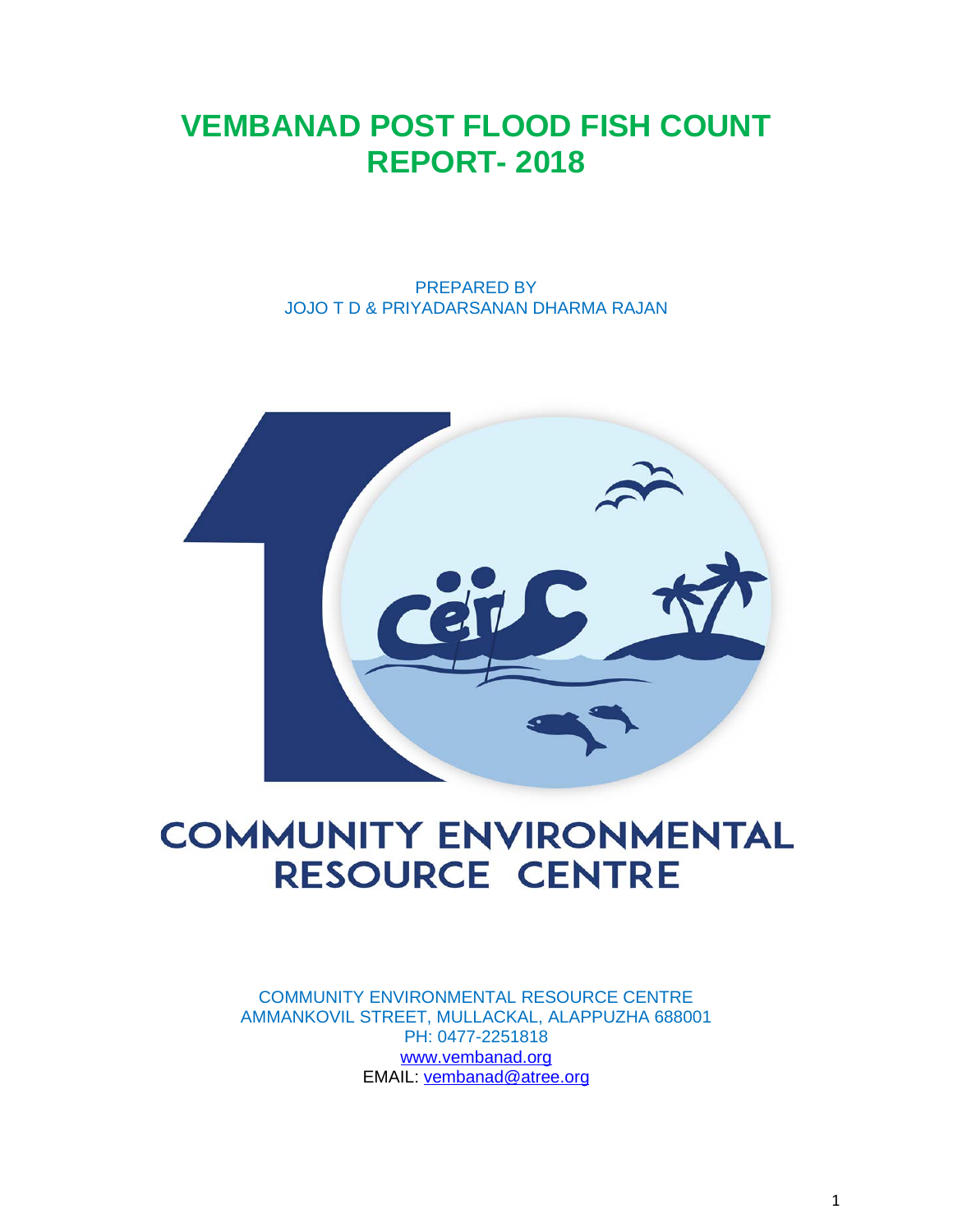# **Contents**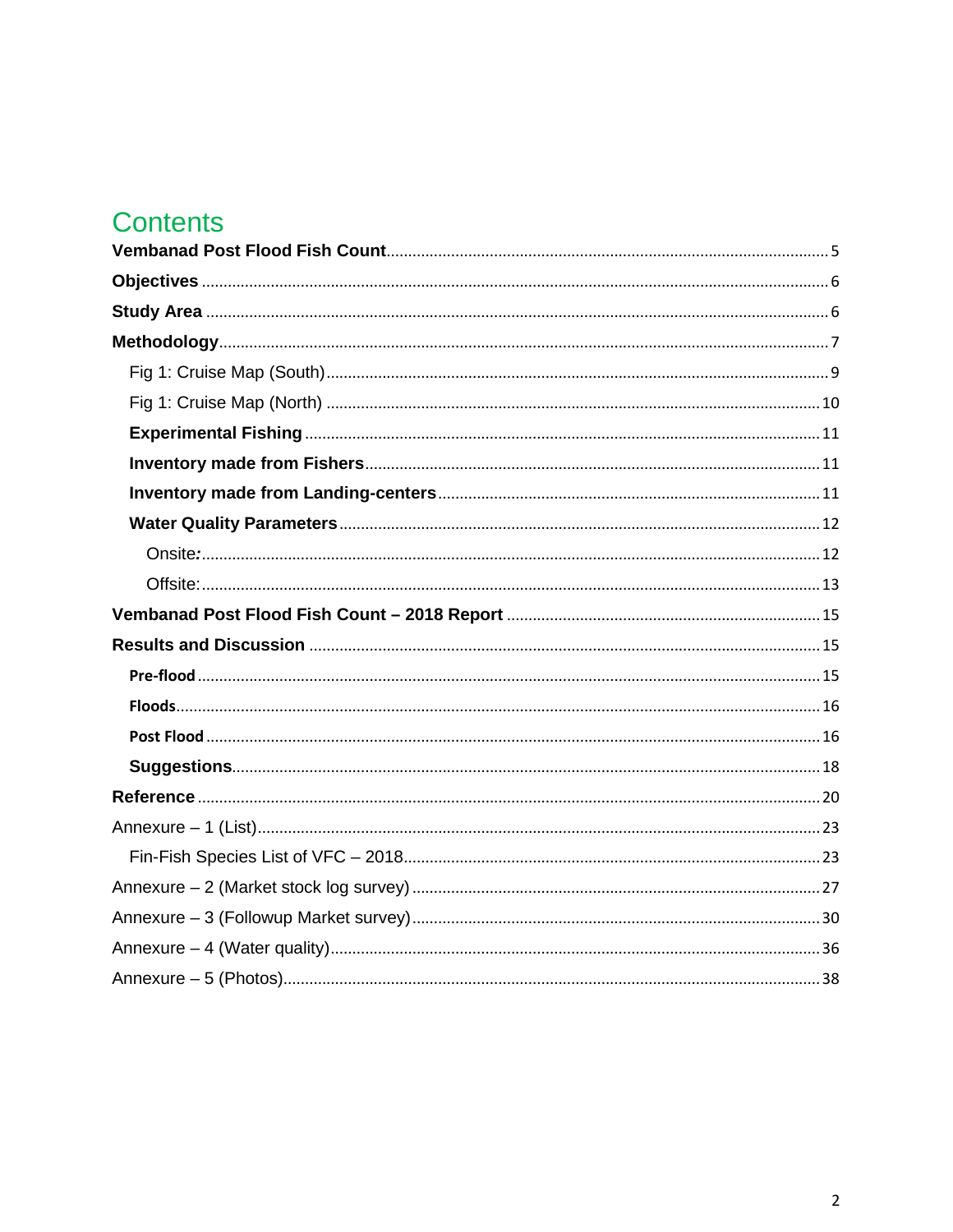## **Background**

Vembanad Lake (Alappuzha, Kerala) and its associated wetlands is the largest tropical wetland ecosystem on the south-west coast of India, covering an area of 1,512 km<sup>2</sup> (Ramsar, 2002) and has been designated as a Ramsar site, a wetland of global importance for its biodiversity values. Four rivers - Pampa, Meenachil, Achankovil and Manimala, originates from the Western Ghats confluence to the southern portion of Vembanad bringing the water and rich sediments and draining into the Arabian sea (Padmalal et al. 2008), thus making Vembanad the "inland fish basket" of Kerala(Padmakumar 2003; Mayaja & Srinivasa 2014). The lake is considered to be the largest fishery production unit in the south-western coast of India after the Arabian Sea. Vembanad Lake is not only home to fisheries but also to numerous migratory and resident birds (Kumar, 2006; S. P. Narayanan, Thomas, & Sreekumar, 2011).

Since the commissioning of Thannermukkom barrage there has been a drastic decline in the diversity and population of fishes( Kurup & Samuel, 1985; Kurup, et al. 1993; Padmakumar, 2003). Fishery sector is one sector that has been affected adversely due to the commissioning of Thannermukkom barrage. The annual landing of fish from the Vembanad Lake is down from about 16,000 tonnes a year in the late seventies to about 7,200 tonnes in 2000 (Unnithan, Bijoy, & Vava, 2001). Kurup et al. (1993) have reported reductions in the marine fish and prawn migration to the lake for breeding. Although the use of fishing gear leads to mass destruction and the premature catching of inland fish are legally banned, such practices continue out of livelihood needs (CERC ATREE, 2013). Even though many of the studies (Kannan 1979; Kurup & Samuel 1985; Laxmilatha & Appukuttan 2002; Krishna Kumar &Rajan 2012) have pointed out the decline in fishery resources, still the government hasn't taken any major efforts to revive the fishery.

In this existing scenario, Kerala has faced its worst floods in 94 years on August 2018 and is still crawling to normality from its aftermath. Land-slides, land-slips, course change in river flow, etc. severely affected almost all topographic levels of land area which included highland, midland, and lowland. Several organisms in the higher altitudes and from the aquaculture farms got displaced in this course, and many had to face sad demise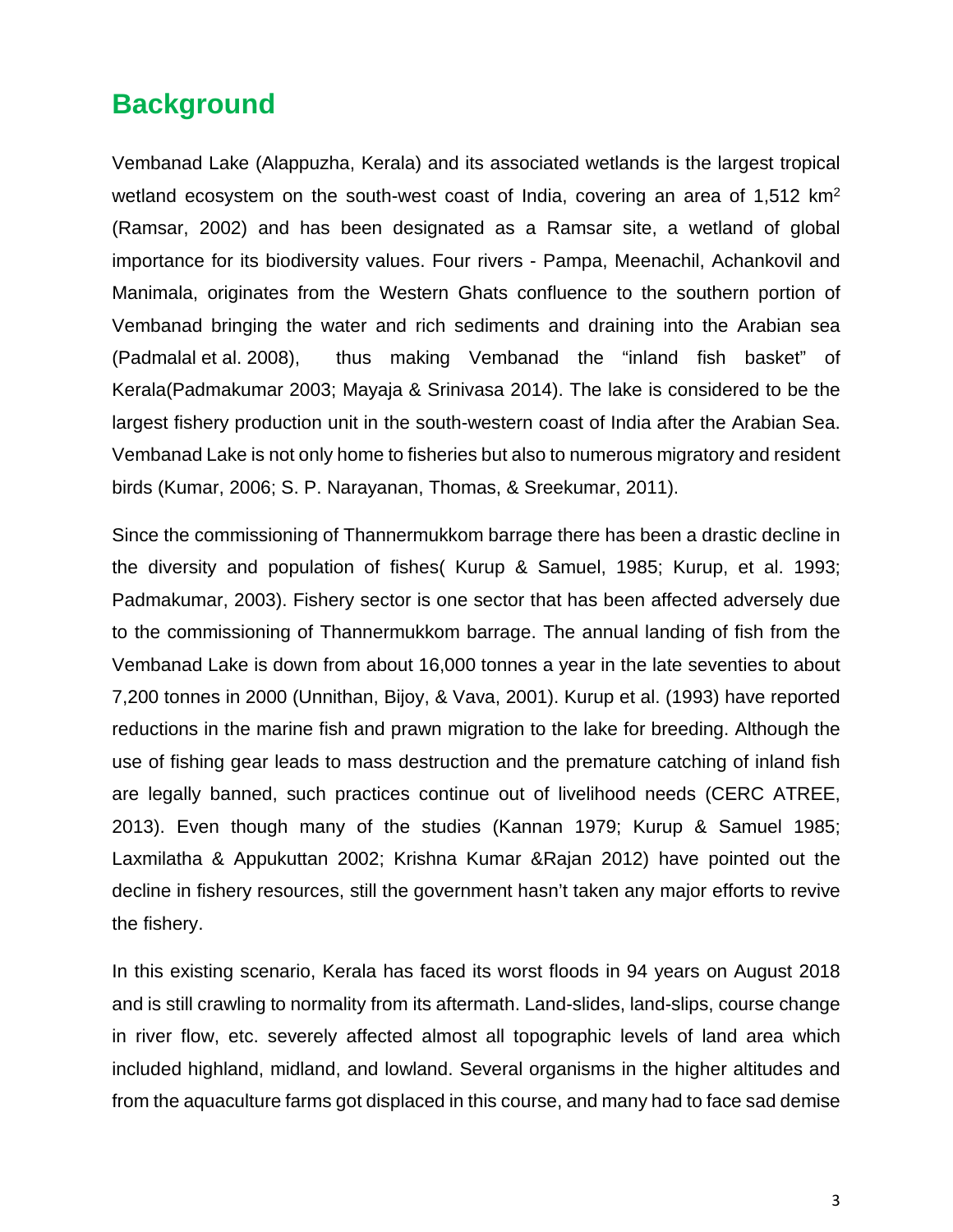due to anthropogenic as well as miscellaneous reasons, especially reptiles and fishes. Displacement of fishes during floods from a higher altitude to a lower level is a global reality, and in the case of Vembanad as well, it was no different. The need for this study had been set as fisher folks in the area started coming across foreigner fishes in the estuary which was then not common in the open and too in very huge amounts. As the discovered ones were freshwater species and also as Vembanad did possess certain areas with freshwater logging at least in some part of every year, the existence of the former posed the question of the species' chance of acclimatisation and procreation in the system, which might prove fatal for the native species if invaded. In this background ATREE CERC proposed a post flood fish count to assess the fish stock diversity in Vembanad wetlands. The project was supported by the State Wetland Authority, Kerala (SWAK).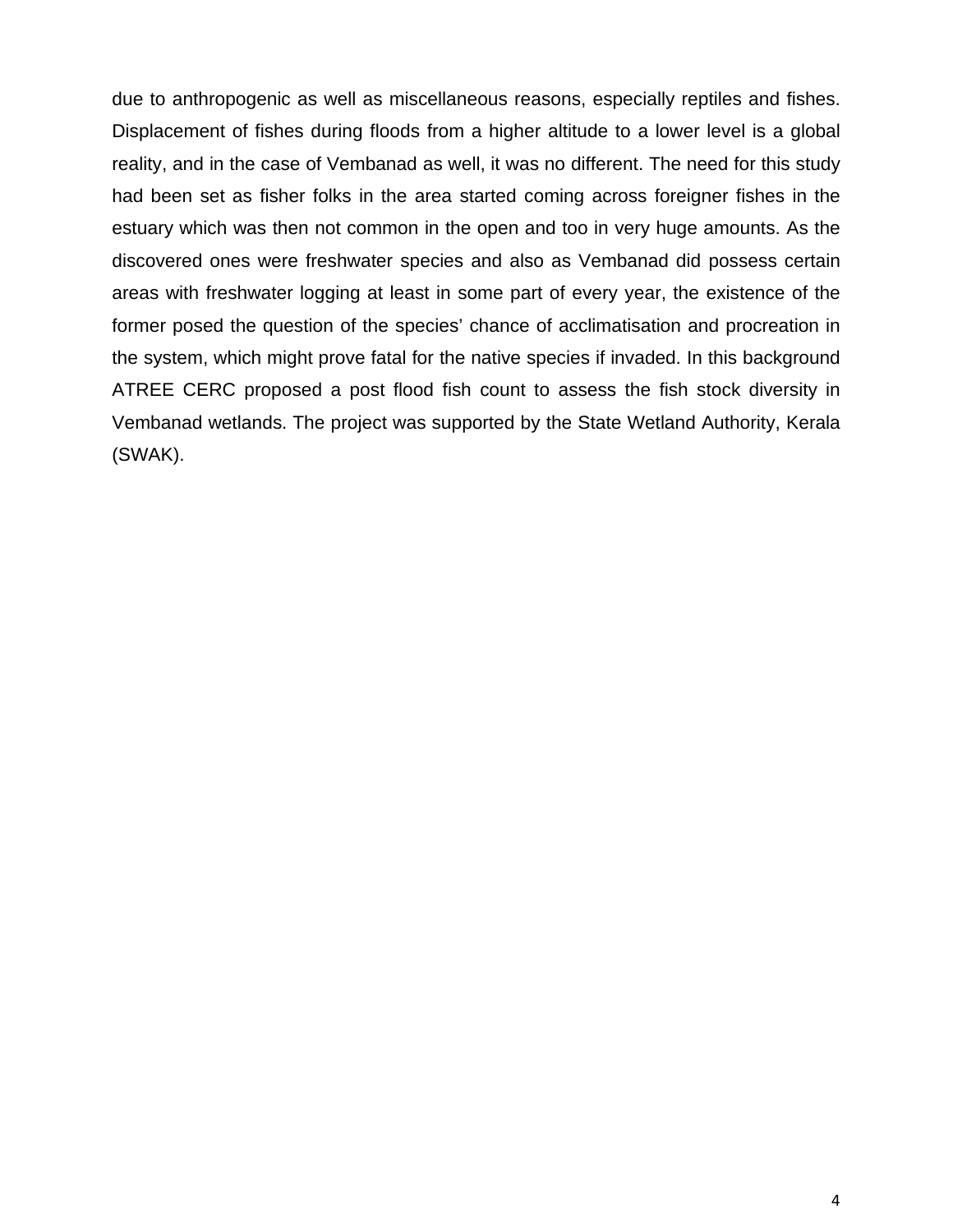### <span id="page-4-0"></span>**Vembanad Post Flood Fish Count**

Ashoka Trust for Research in Ecology and the Environment (ATREE) initiated the *Vembanad Fish Count* (VFC) is an annual participatory fish assessment in May 2008 to understand the fishery and ecological trends in Vembanad. Several institutions and agencies like the Kerala State Biodiversity Board, Department of Fisheries, Alappuzha, Government of Kerala, Department of Environment and Climate Change, Government of Kerala., Vembanad Nature Club, and Vembanad Lake Protection Forums are the co organizers of the event. Kerala University of Fisheries and Ocean Sciences (KUFOS, erstwhile Fisheries College, Panangad), and St Albert's College (Ernakulam) are providing the necessary technical support for the event. Vembanad Fish Count is a democratic approach in resource monitoring which is different from the conventional topdown approaches. It is a stakeholder driven program where the targeted groups participate in the entire process, learning about the situation, identifying problems, discussing alternatives, seeking solutions, designing and implementing activities, evaluating and disseminating results. In this processes, fisher folk of Vembanad share their traditional knowledge to identify problemsand solutions, ensuring that the poor and uninformed will not be excluded from decision-making and development opportunities. Such dialogue initiated during the VFC has lead the fisher community here to organize as Lake Protection Forum(LPF). 14 units of LPFs are now registered and are federated as Federation of Lake Protection Forums. LPFs are taking a leading role in organizing several conservation programs at Vembanad. One of the important activities of LPFs is the Matsyathaavalam (fish sanctuaries).Fisher folk have created 23 fishsanctuaries (nofishing area with breedingsupports for fishes) based on their traditionalknowledge.

VFC brings together researchers, NGOs, environmentalists, students and media from Southern India. Fishers, local-self-governments, schools from around the lake are participating in this annual event and are very eager to learn about the status of fishery resources of the lake. This event has helped to consolidate views on the issues and convinced the need for immediate interventions in this sector, especially through participation of the stakeholders. The program consists of two modules; namely action &awareness.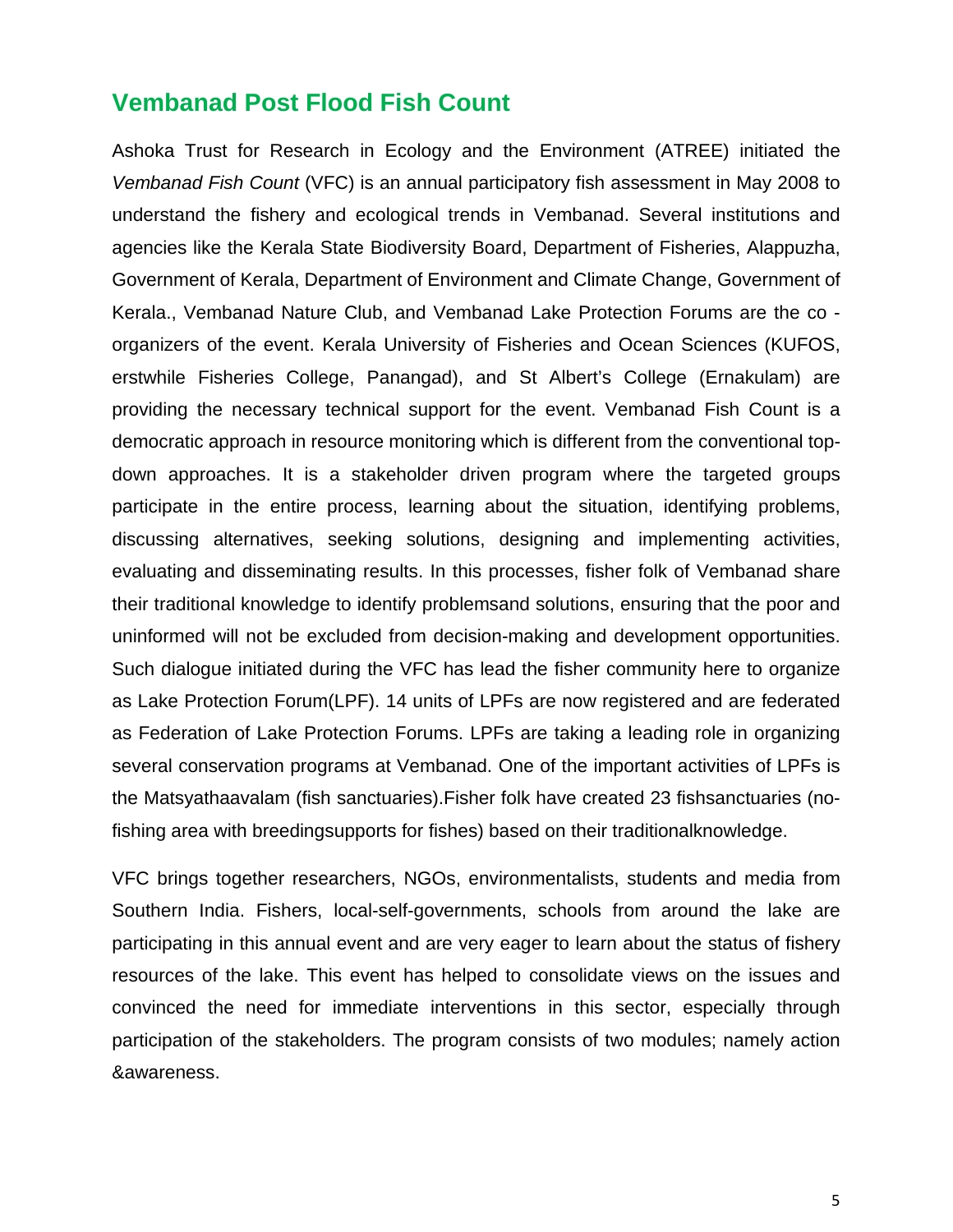Vembanad Post Flood Fish Count – 2018, in addition to 11<sup>th</sup> edition of its former (VFC) was carried out in three major steps this time rather than two from previous years; viz., a participatory workshop, fish count in south of Thannermukkom bund and north of Thannermukkom bund.

## <span id="page-5-0"></span>**Objectives**

- 1. To carry out an extensive survey on the fish diversity of the southern and northern sector of Vembanad Lake.
- 2. Capacity building to focus attention to issues on lake deterioration and biodiversity decline, into public domain.
- 3. To understand how different types of pollution affects the Lake.

### <span id="page-5-1"></span>**Study Area**

Vembanad Lake (9° 34' 60" N, 76° 25' 0" E), a transitional ecotone between sea and land is the largest humid tropical wetland on the west coast of India with a length of 96 km and a surface area of 252km2. Seven rivers which originate from the Western Ghats Biodiversity Hotspot drain to the lake and eventually join the Arabian Sea. The rich biodiversity and socio economic importance, of Vembanad lake along with adjacent Kolelands led to the declaration of the lake as a Ramsar site; a wetland of international importance. The mangrove patches and islands in the lake like *Pathiramanal* also provide habitat for resident and seasonal migratory water fowl, otters, fish, clams, shrimps, crabs, aquatic insects and other aquatic organisms. The lake is also renowned for its live clam resources and sub-fossil shell deposits, large populations of water fowls, besides a high species diversity of finfish and shellfish (WWF 2002). (WWF, 2002). Around two hundred forty-five species of fishes were reported from the whole of Vembanad-Kole wetland since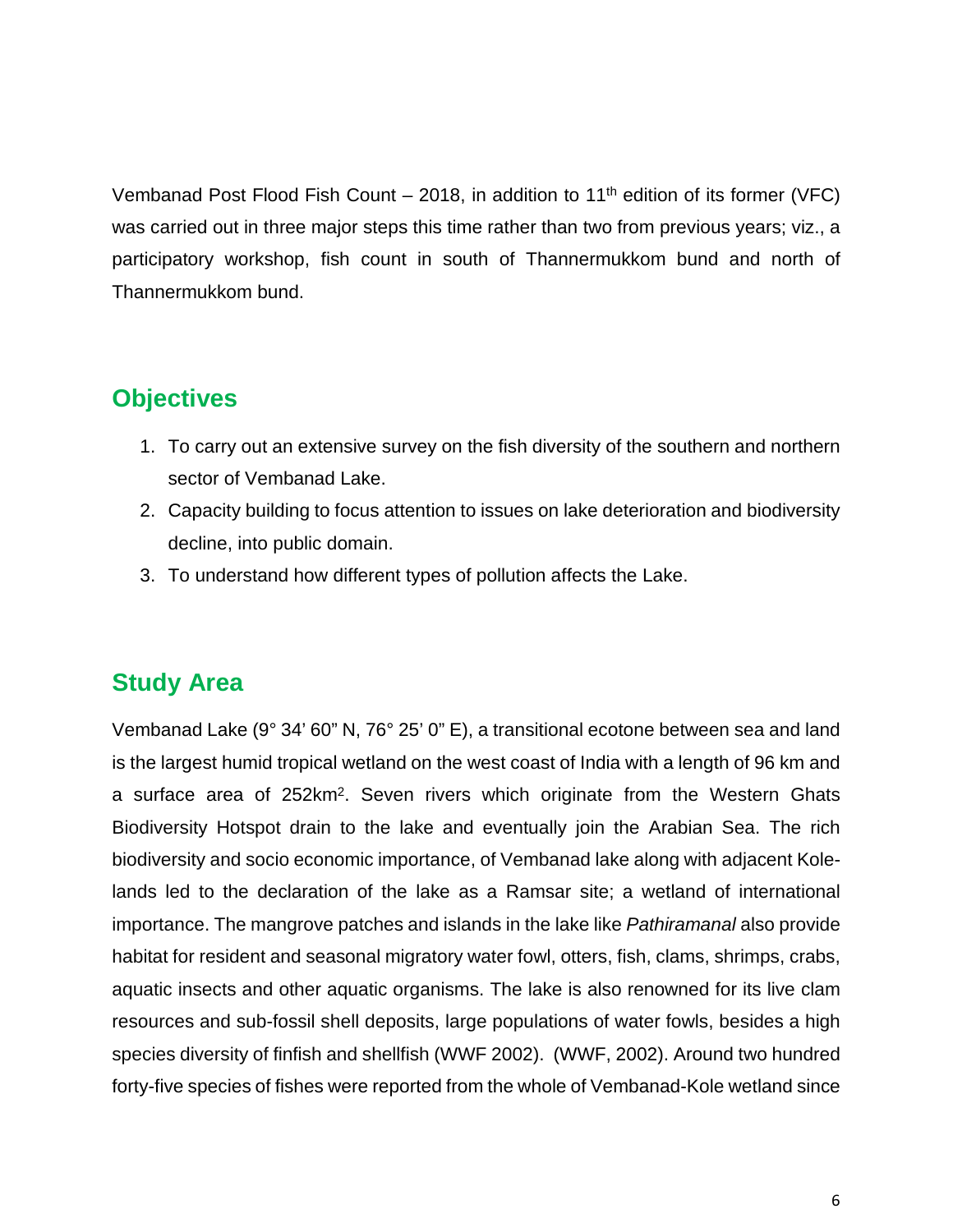1960. One hundred fifty species of fishes belonging to hundred genera and fifty-six families are known to occur in Vembanad Lake (Kurup and Samuel,1985). The list also includes vulnerable species such as *Horabagrus brachysoma, Carinotetraodon travancoricus* (Molur and Walker 2001*).* The Thannermukkom Salt Water Barragedivides the lake into two parts – the perennial brackish water part on the North and the southern freshwater fed by the rivers draining into the lake with seasonal salt water intrusion from high tide during non-rainy seasons. These freshwater regionsof the lake are facing ecological problems due to rampant propagations of water hyacinths and eutrophication. Unmanaged and unregulated tourism and unethical fishery practices are also posing serious threats to the Vembanad Lake. (Krishnakumar et. al., 2007).

### <span id="page-6-0"></span>**Methodology**

With ninty volunteers from local stakeholders, various colleges, Universities, research institutes and Non-Governmental Agencies participated in Vembanad post flood fish count 2018. The entire team was divided into three cruise groups for both days.

Day 1: The Kumarakom Cruise (East Bank), Kuttanad (Riverine Sector) Cruise and Pathiramanal Cruise (West Bank) with 35 -40 members in each team.

Day 2: The Murinjappuzha cruise, Arookutty cruise and High court cruise.

Each cruise team was further subdivided into four in order to assign responsibilities for

- 1) Experimental fishing,
- 2) Collecting data from landing centers,
- 3) Collecting data from fishers in the lake and

4) Water quality monitoring. The cruise teams conducted experiments at 15 (5X3) previously identified sampling points.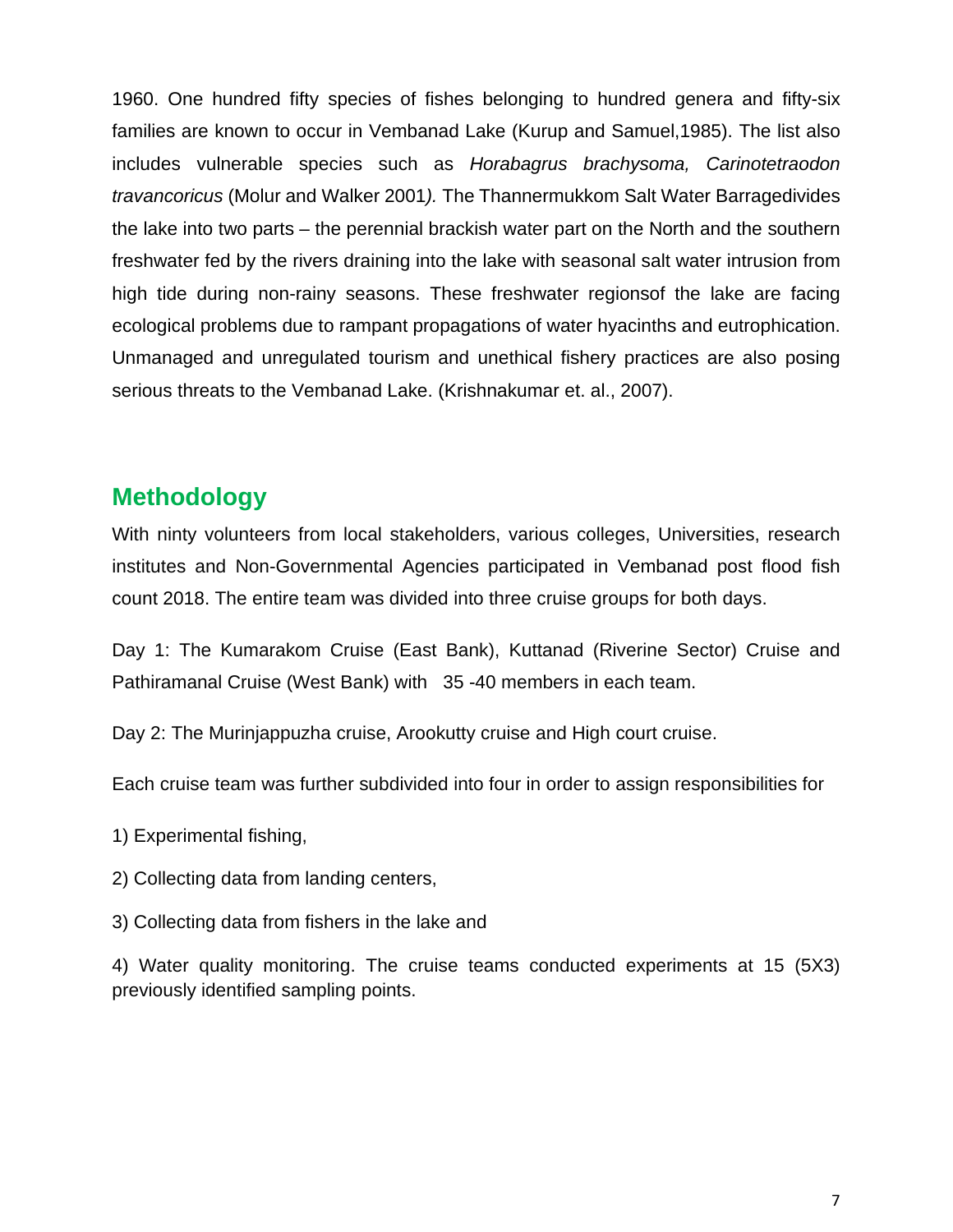#### Day 1:

| Murinjappuzha Cruise | <b>Arookutty Cruise</b> | <b>High court Cruise</b> |
|----------------------|-------------------------|--------------------------|
| Murinjappuzha        | Arookutty               | High court               |
| Achanthuruthu        | Aroor                   | Vaduthala                |
| Manappuram           | Kumbalam                | Kothad                   |
| Vaikom               | Edakochi                | Blayikadavu              |
| Pallippuram          | Valathakkadu            | Kadamakudy               |
| T V Puram            |                         | Manjanakad               |

#### Day 2:

| <b>East Bank cruise</b> | <b>West Bank cruise</b> | 'Riverine cruise |
|-------------------------|-------------------------|------------------|
| Ambika Market           | Kayippuram,             | Punnamada        |
| Kumarakom               | Pathiramanal,           | Chungam          |
| <b>Nazreth</b>          | Muhamma,                | Kainakary,       |
| Chithira Kayal          | Mannancheri             | Aarayiram Kayal  |
| R Block.                | Aryad                   | Sai              |

The program commenced from 6am and extended till 3pm on 22nd December 2018 and 6 am to 5:30pm on 23rd December 2018.

A week before the survey, an expert team of fish taxonomists explored around the lake for fish landing centre inventory and collected thedata from Vaikom and Pallom landing centres during the early morning hours. In addition to this on the day of fish count Ambika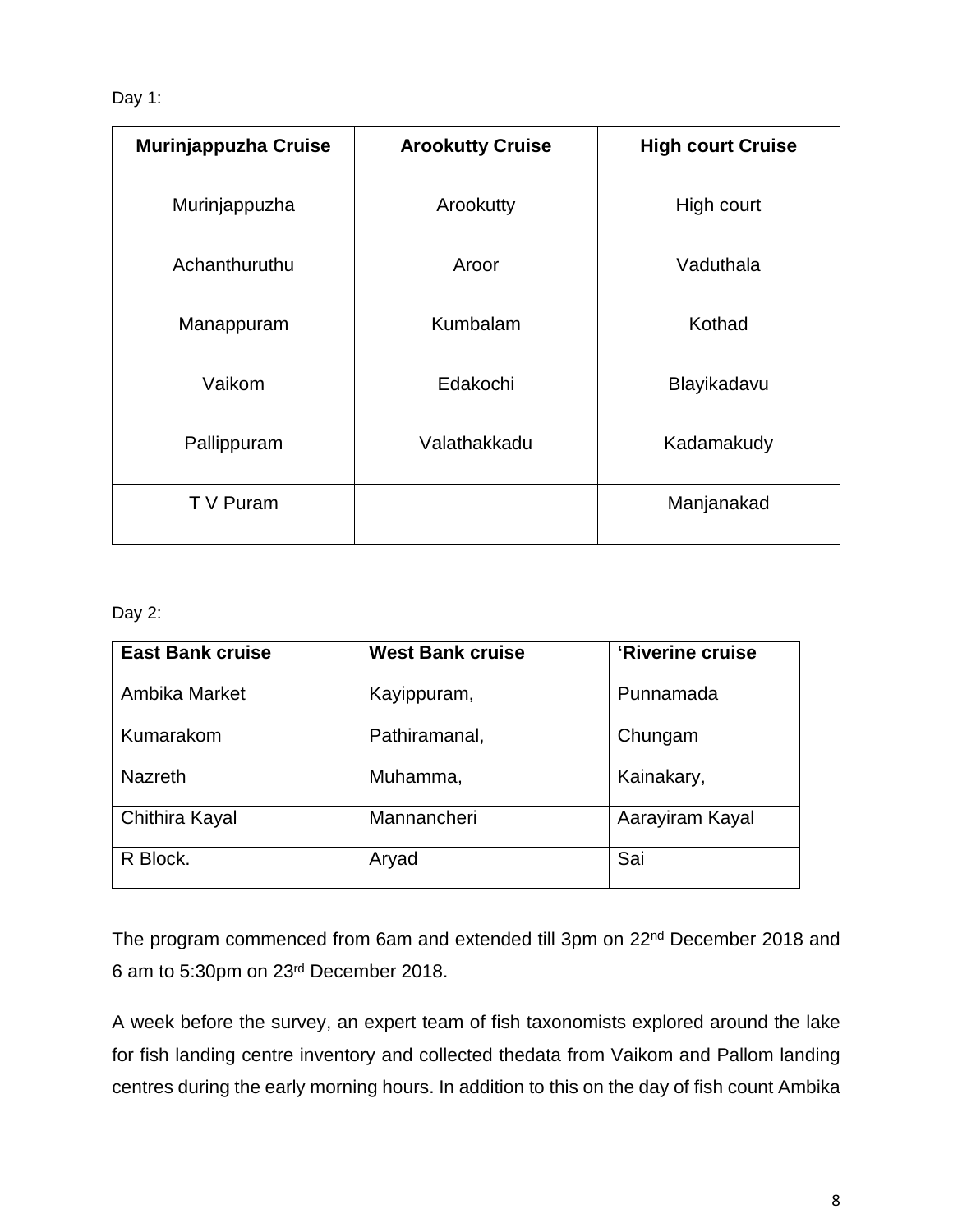Market located near Thannermukkom bund and Punnamada landing centre respectively was also surveyed in the morning by students and experts.

As part of capacity building an orientation workshop (participatory workshop) was arranged on the day before fish count in order to capacitate the participants on their duties and responsibilities and etiquettes to be followed during fish count. A fish identification guide, water quality analysis and collection kit along with GPS were provided to carry out the exercise.

### <span id="page-8-0"></span>Fig 1: Cruise Map (South)



Southern Cruise Map

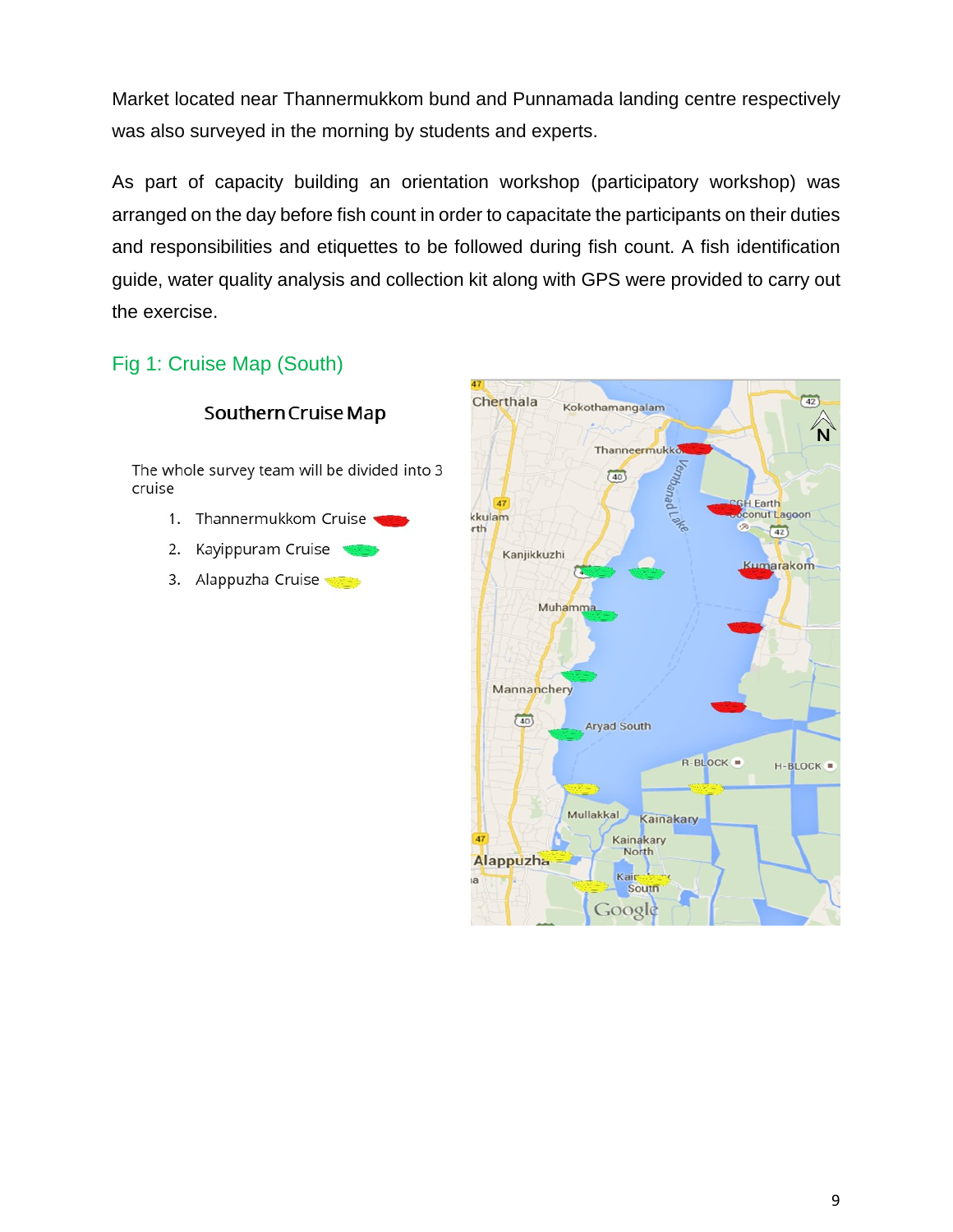### <span id="page-9-0"></span>Fig 1: Cruise Map (North)

### Northern Cruise Map

The whole survey team will be divided into 3 cruise

- 1. Murinjapuzha Cruise
- Arookutty Cruise  $2.$
- 3. Eranakulam Cruise
- Manjali 4.

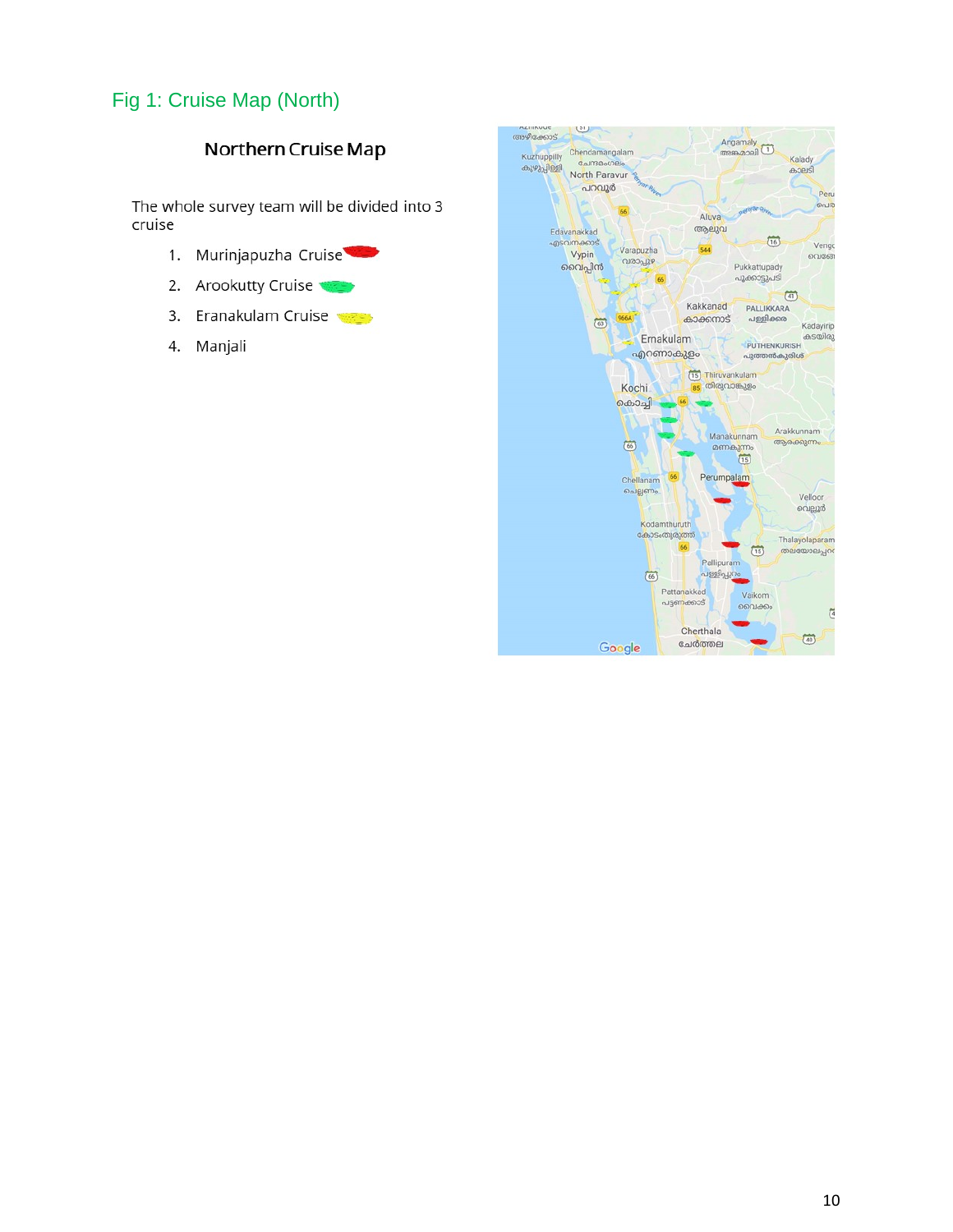### <span id="page-10-0"></span>**Experimental Fishing**

This was facilitated with the help of local fishers who accompanied the cruise at all different stations using three major fishing gears, namely;

- 1. **Gill Net**: One gill net each was laid at six locations; i.e., at two sites for each cruise. The nets were laid by around 2am and was retrieved by 6am. The collection was ice preserved till each team arrived for inspection. All entries were made on to the survey forms distributed to the participants
- 2. **Cast Net**: Cast net was thrown at five points each at all five sites of each cruise (total = 5X5X3). Entries were made as mentioned above. The specimens obtained were either left back after successful identification and counting or collected in alcohol/formalin depending upon the use to be carried out later on. Alcohol preservation was preferred in case of DNA analysis and formalin in case of further morphological lab examination.
- 3. **Scoop Net**: Scoop net was also carried out five times at each at all five sites of each cruise and the following activities were done as the same as above.

The abundance (number of individuals at each sampling point) and diversity (type of each species) data had been recorded on the respective survey forms provided to the participants. An additional replicate data was also collected this year in order to maintain track of the number of individuals obtained per each netting.

### <span id="page-10-1"></span>**Inventory made from Fishers**

This was carried out with the due participation of local fishers who allowed us to check the species, which contributed to their catch on the count day. Enquiries were also made on the fishing methods and socio-economic information of the fishers. The obtained informationwasrecorded to the respective survey forms.

#### <span id="page-10-2"></span>**Inventory made from Landing-centers**

The major landing centers around the sampling sites viz. Punnamada, Pallom and Vaikom were visited on the two consecutive days prior to fish count and the species diversity were recorded. The type of gear used and the percentage of commercially important fishes to the catches were recorded in consultation with the fishers.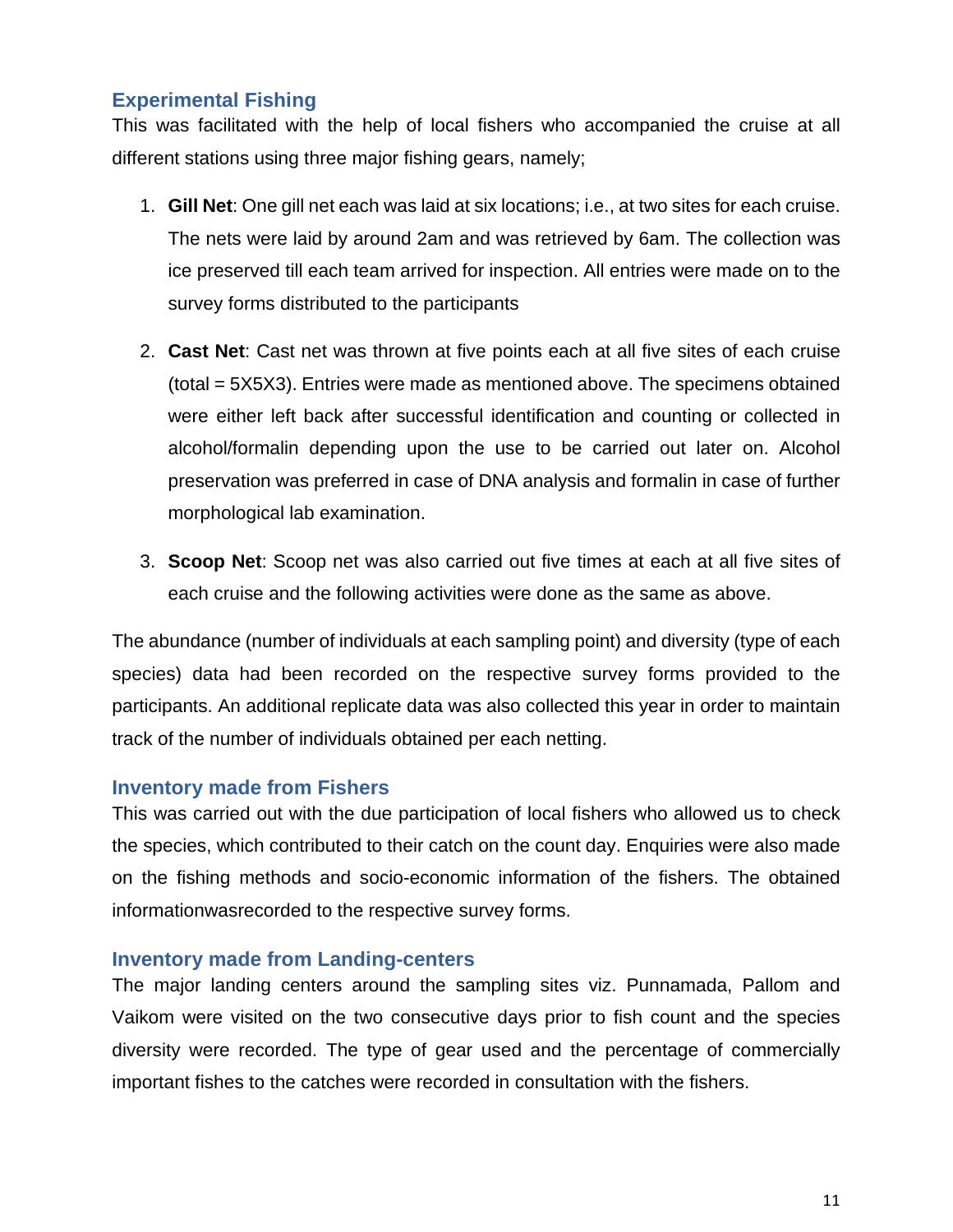## <span id="page-11-0"></span>**Water Quality Parameters**

Water quality parameters were tested onsite as well as offsite.

#### <span id="page-11-1"></span>Onsite*:*

- **pH**: pH is a numeric scale used to specify the acidity or basicity of an aqueous solution. pH was measured using standard pH solution marketed by C.P.R. Environmental Education Centre, Chennai (CPREC). Water samples were collected and analyzed 3 times each to arrive at concordant values. In addition, samples were also taken aboard for confirmatory lab analysis.
- **Transparency**: Transparency of water relates to the depth that light penetrates water. As light penetrates water, it becomes attenuated and altered in its spectral composition. The change that occurs is from predominantly yellow light at the surface to blue-green at depth in clear water or yellow-green in waters having a high concentration of dissolved organic material. Secchi disk is a simple device used to measure the transparency of water bodies. Water clarity is related to amounts of suspended particles (turbidity) as well as amounts of phytoplankton and zooplankton. Seechi readings were carried out at all sites and valued were recorded on to survey forms.
- **Temperature (atmospheric/water)**: Temperature exerts a major influence on the biological activity and growth of aquatic organisms. Both water and atmospheric temperatures were measured at all sites using alcohol based laboratory thermometers. Results were recorded on to survey forms.
- **Salinity**: Salinity is the amount of dissolved salt substance of the water. Salts are compounds like sodium chloride, magnesium sulfate, potassium nitrate, and sodium bicarbonate which dissolve into ions. Salinity was measured at all sites using a salinometer and the readings were recorded on to survey forms.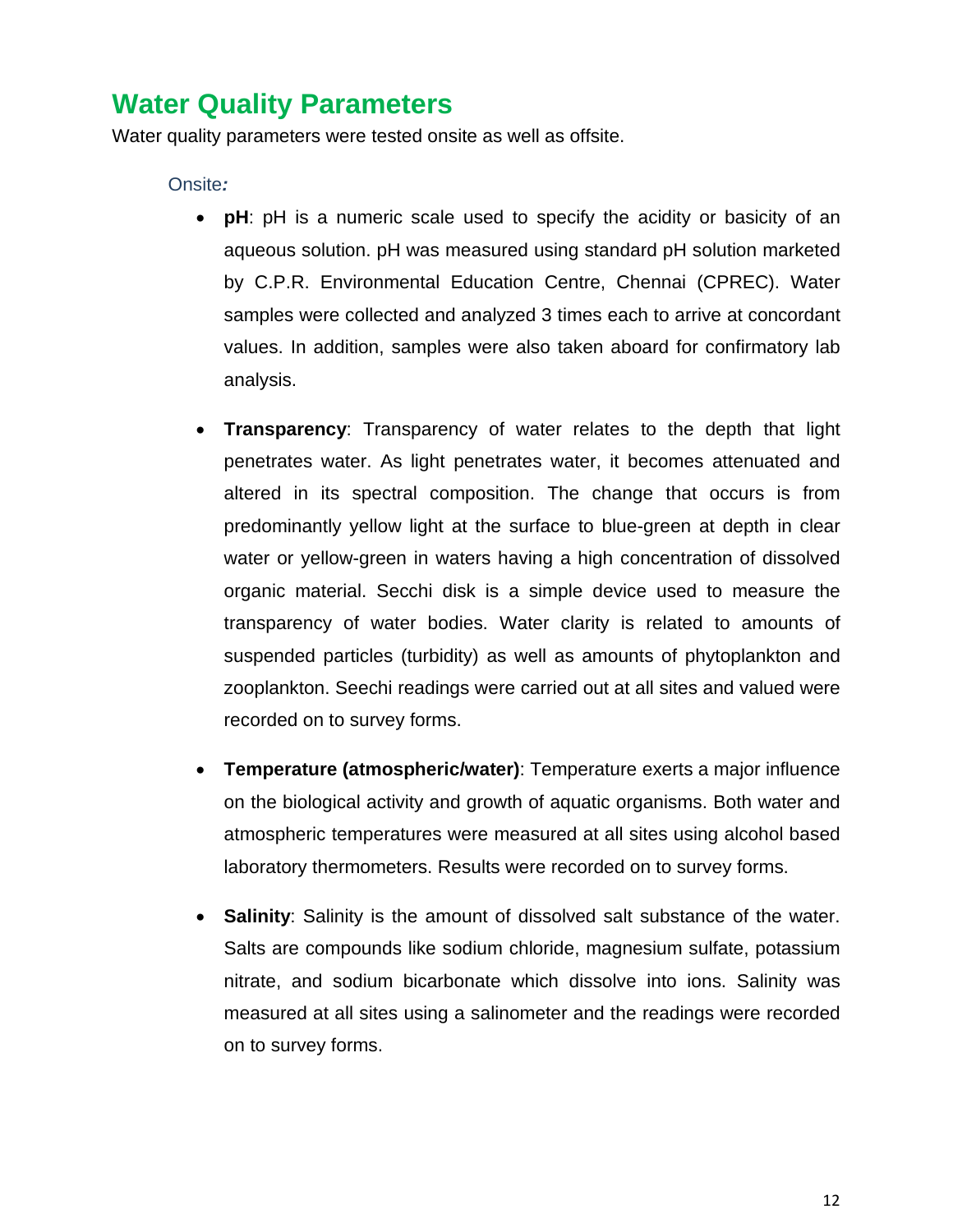- <span id="page-12-0"></span>Offsite: Water samples were collected in 500ml water bottles to be analyzed at Kerala State Pollution Control Board (KSPCB) affiliated labs. Water samples forestimation of dissolved oxygen was fixed in field using Winkler A and B respectively after which all samples where preserved in ice boxes.
	- **Total Hardness**: Total hardness is defined as the sum of calcium and magnesium hardness (Even though  $Fe^{2+}$ ,  $Fe^{3+}$ ,  $Sr^{2+}$ ,  $Zn^{2+}$ , and Mn<sup>2+</sup> may contribute to water hardness, their levels are typically much less than Ca2+ and Mg2+. Their levels are not usually included in total hardness measurements) in mg/L as CaCO3. Ideal quality water should not contain more than 80 mg/L of total hardness as CaCO3. (Vernier).
	- **Dissolved Oxygen (DO)**: Dissolved oxygen (DO) is the amount of oxygen that is present in the water. It is measured in milligrams per liter (mg/L), or the number of milligrams of oxygen dissolved in a liter of water. Samples to be analyzed was collected using Winkler method.
	- **Nitrate**: Presence of nitrate in lakes could be from agriculture run-off waters as fertilizers are considerably made of nitrate owing to its high solubility and biodegradability. (Laue et al., 2006). Presence of normal levels of nitrates usually does not have a direct effect on aquatic organisms. Algae and other plants use nitrates as a source of food. If algae have an unlimited source of nitrates, their growth is unchecked. This could lead to "Eutrophication", anoxia to lake conditions etc. Levels exceeding 50 mg/L (ppm) nitratenitrogen are considered unhealthy for lakes.
	- **Nitrite**:Nitrites occur in water as an intermediate product in the biological breakdown of organic nitrogen, being produced either through the oxidation of ammonia or the reduction of nitrate. The presence of large quantities of nitrites is indicative of waste water pollution. Levels exceeding 0.55 mg/L (ppm) nitrite-nitrogen can cause 'brown-blood' disease in finfish.
	- ◆ Iron: Concentrations above 1 mg/L will impart a foul taste to the water. High concentrations can indicate runoff from mining operations or industrial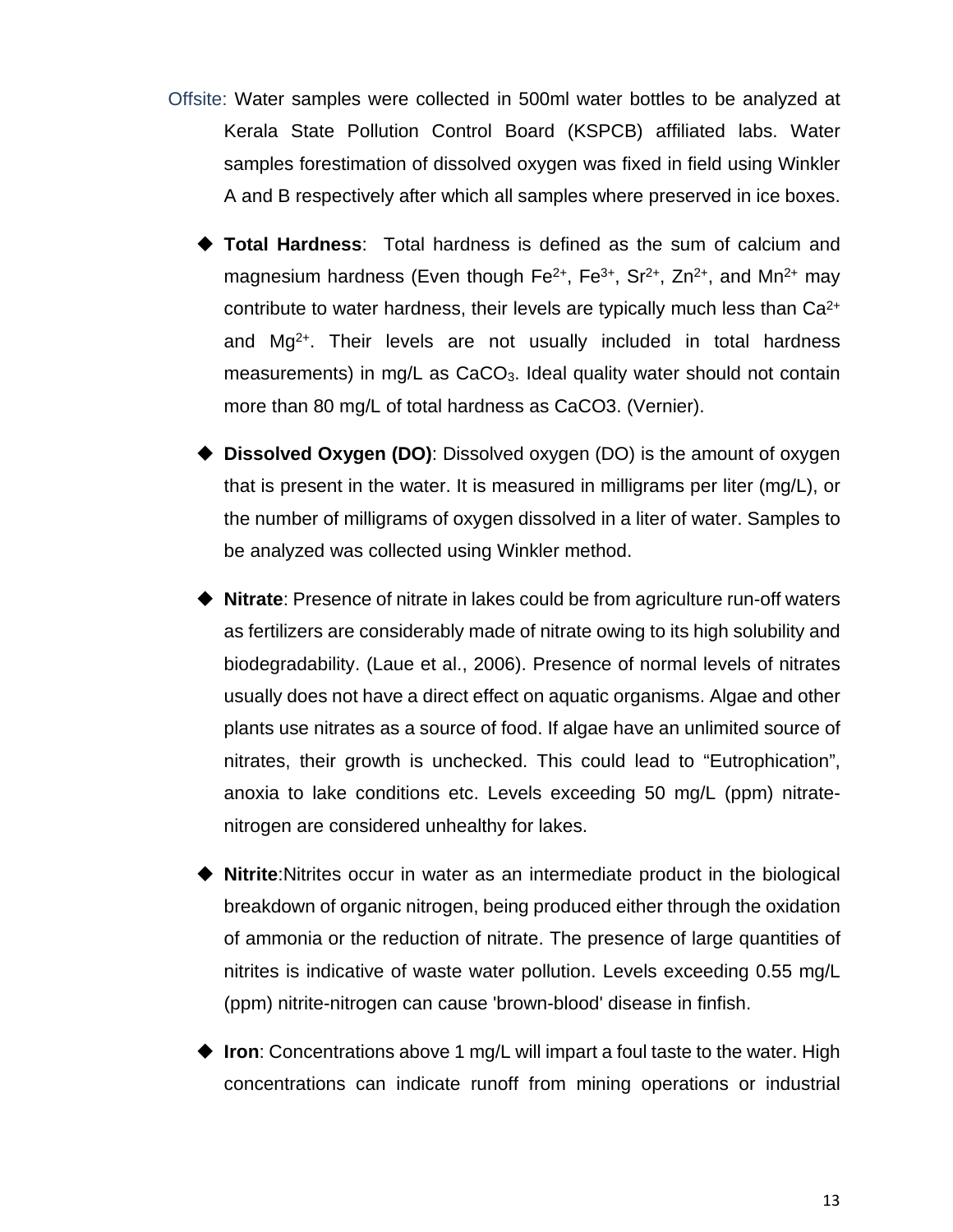effluent and indicate the need for further investigation before prescribing a treatment regimen. Proper lake water limit levels are unavailable.

- **Phosphate**: High phosphate concentrations in surface waters may indicate fertilizer runoff, domestic waste discharge, or the presence of industrial effluents or detergents. If high phosphate levels persist, algae and other aquatic life will flourish, eventually decreasing the level of dissolved oxygen due to the accelerated decay of organic matter. Algae blooms are encouraged by levels of phosphate greater than 25 micrograms/L.
- **Others**: Magnesium, Calcium and Sulphate were the other measured parameters.

## **Orientation Workshop**

Orientation workshop for the participants was conducted on 21nd December 2018 at KUFOS at 6 pm. Shri. Jojo T. D (Project Coordinator, ATREE-CERC) delivered the welcome address. Dr. Priyadarsanan Dharma Rajan (Senior Fellow, ATREE-Bangalore) chaired the inaugural session. Dr. Rajeev Raghavan (Asst. Professor, KUFOS), inaugurated the function. The orientation for 90 volunteers of Vembanad fish count was given by Mr. Anu Radhakrishnan (Research Associate, ATREE-Bangalore) where he discussed a brief history of Vembanad and CERC's activities, and the objectives of Vembanad Fish Count. Methodology used for data collection and the basic etiquettes and discipline/safety measures to be followed during the cruise. Participants for the program were divided into three teams for both days. For each team, a cruise leader was selected, who were assigned the task of making the organizational groups and functional groups for effective conduct of the survey. Fishing gears, resource materials and survey forms were distributed to each team before dispersing for dinner. The three designated teams for day 1 were Murinjapuzha cruise (starting from Murinjapuzha0, Aroorkutty cruise (starting from Arookutty market) and High court cruise (staring from high court area). For day 2, East bank (Starting from Kumarakom), West Bank (Kayippuram) and Riverine (Starting from Alappuzha). Mr. Anu Radhakrishnan (Research Associate, ATREE-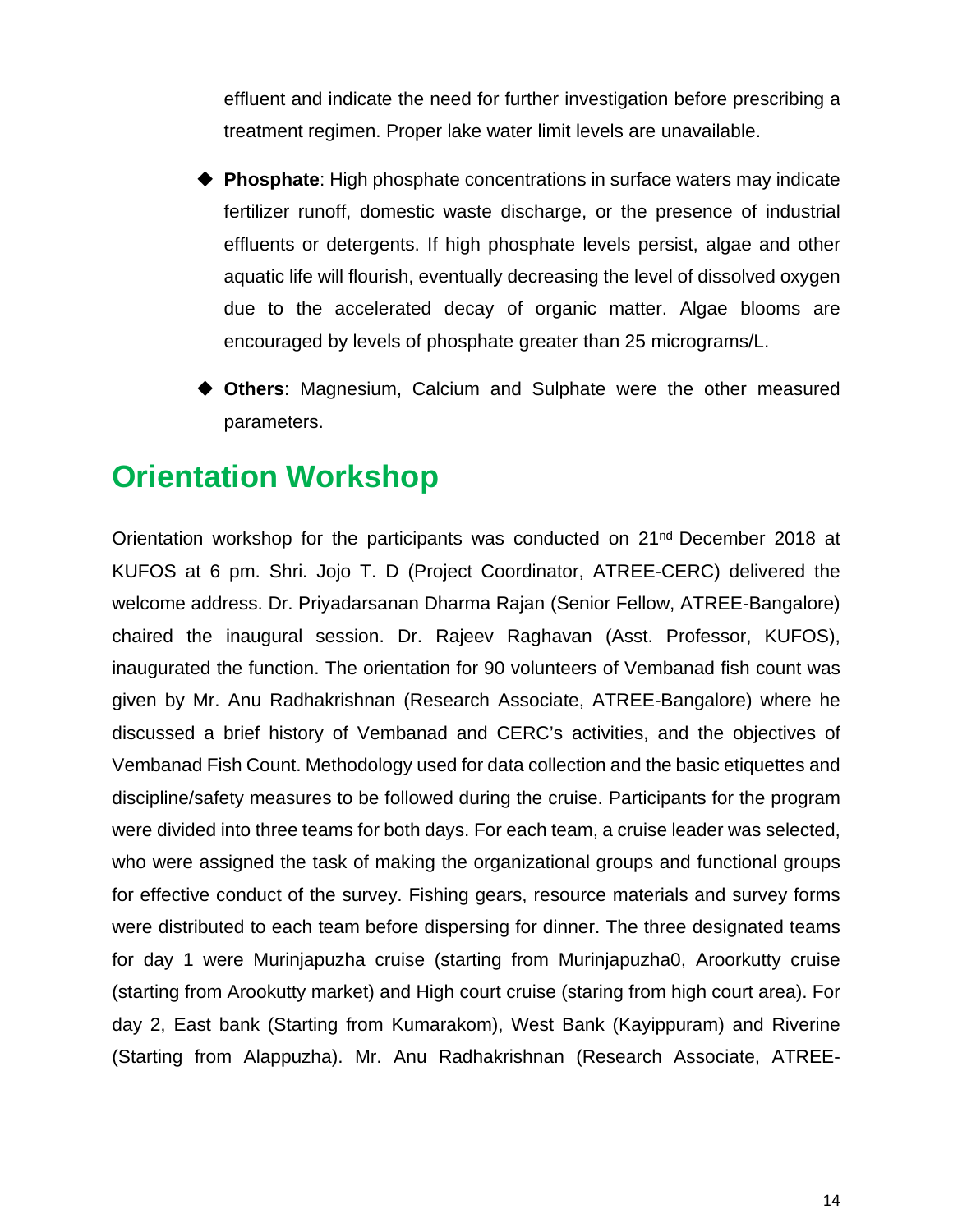Bangalore), Dr. Anwar Ali (Asst. Professor, KUFOS) and Dr. Rajeev Raghavan (Asst. Professor, KUFOS) were the resource persons for all three cruises both days.

### <span id="page-14-0"></span>**Vembanad Post Flood Fish Count – 2018 Report**

On 22nd December, Fish Count was flagged off by Dr. Rajeev Raghavan (Asst. Professor, KUFOS), Ernakulam high court; the high court cruise started from this point. The other starting point were Murinjapuzha and Arookutty.

The cruise boats moved towards each sites where the team halted for approximately 35- 45mins and conducted experimental fishing with the help of different gears; viz. gill net, cast net and scoop net. Onsite water quality data and water for offsite analysis were also collected along with data pertaining to fish habitats including primary visual data. The team members of each cruise also discussed and compiled the data collected, to make a rough presentation in the concluding session.

All teams returned to the KUFOS, after day 1 and to ATREE-CERC Alappuzha after day 2. The collectibles and data were compiled together to provide with the necessary conclusions.

### <span id="page-14-1"></span>**Results and Discussion**

Prior to Vembanad post flood fish count, in the month of May 2018, Vembanad fish count had been conducted. The results henceforth shall be provided in three sub-heads.

### <span id="page-14-2"></span>**Pre-flood**

Vembanad fish count 2018, unlike its previous version had been different as it was the first time it got extended from south of Vembanad to north. The exercise recorded 97 fin-fish species and 10 shell fish species. The count had even coverage of species as it recorded the largest available species Channa diplogramma, Caranx ignobilis etc. and smallest species like Oryzias setnai, Horadandia brittani etc. Though the total number of species recorded from Vembanad counts upto 183 fin-fishes till date, however fish count 2018 recorded only 97 of them, the rest could be unavailable either because of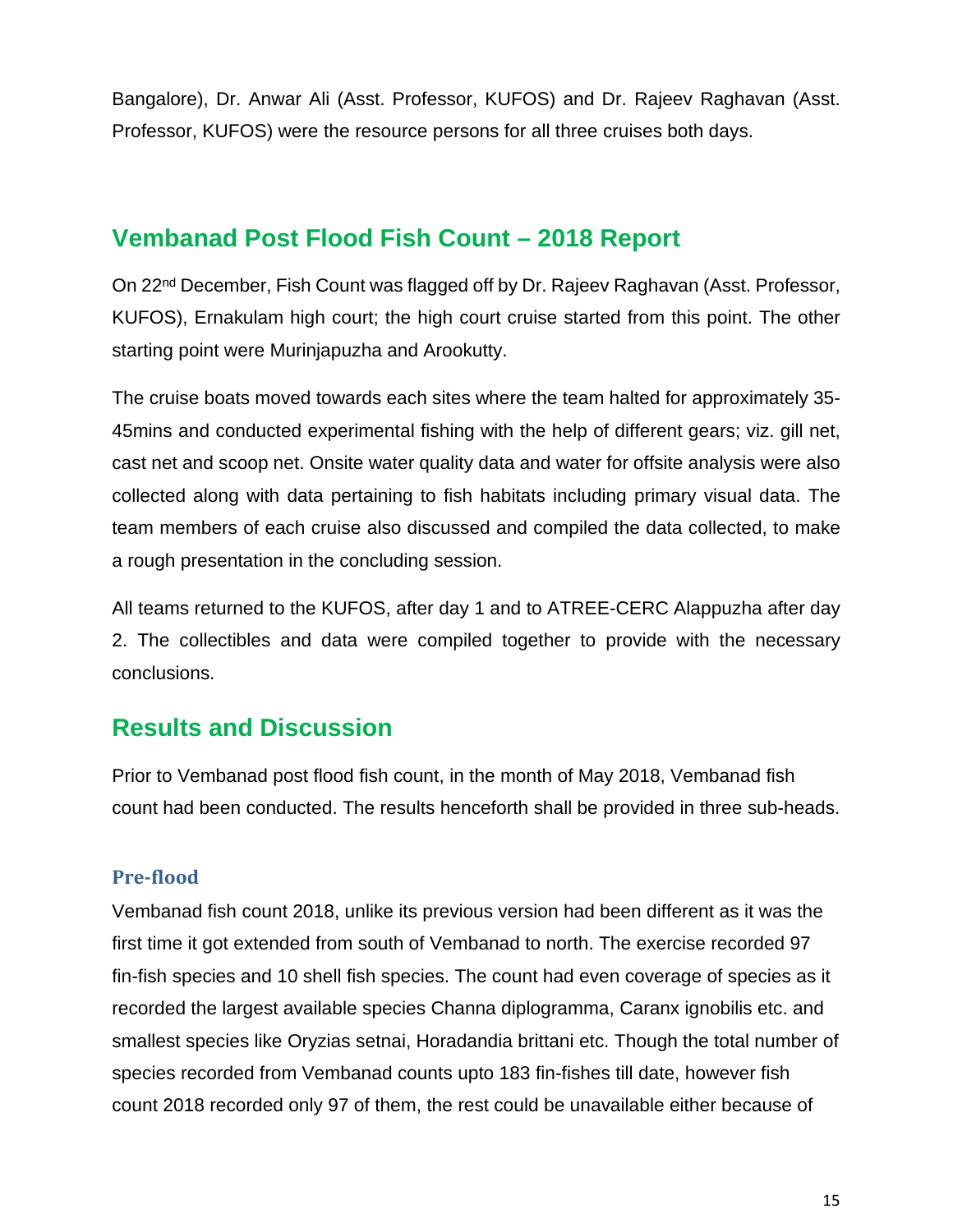seasonal variations or locally extinct situations. Since, habitat destruction happens on a rapid pace in Vembanad, fishes might have also migrated out of the system in search of better refugee space. Species list has been provided as Annex. 1

#### <span id="page-15-0"></span>**Floods**

Kerala floods 2018 was the second of its kind hitting Kerala after 94 years since it's former made a scar. The floods were totally devastating across all elevations in Kerala; viz., highland, midlands and lowlands. Vembanad had to take the load especially since all the major rivers draining into it had drained all the contained into the lake. The interesting attraction was the displacement of pure exotics (neither native to India or Vembanad) fishes and Indian exotic fishes (native to India but not Vembanad) from higher altitudes to Vembanad. A plethora of fish diversity was recorded from the lake, just after floods especially commercially valuable ones. Details of various fishes availed with weight has been provided as Annex. 2. There had been a skyrocketing of pure exotics since floods. But plummeted soon after 3-4 weeks. Even though the primary reason was displacement of the same from higher altitudes. The species seen, Piaractus brachypomus, Pangasius sps., and Clarias garipienus are illegally farmed fishes in dams, reservoirs and private farms. Portraying poor quarantine systems in India, despite strong CBD (Conservation of Biological Diversity) norms. Since, the plummeting happened, it was considered that the species are not resilient enough to survive in the system. But follow up surveys proved them wrong. Details in post flood.

#### <span id="page-15-1"></span>**Post Flood**

Post flood fish count reported 106 fin-fish species, 10 shell fish species and 1 mollusc species. An addition of 4 species had been mainly due to seasonal variations, however the rest five were the exotics reported during flood. Even though all these exotics had been before also from markets near Vembanad, it had never been reported from the wild. Since, there are small number of cage cultures and private farms near Vembanad expecially at the upper reaches of the lake, all these species found a market before hand in the markets around the system, but since controlled was never a topic of discussion. The post flood fish count only recorded the exotics on a very lesser count ranging across the system to 4-5kgs per market to a maximum of 40kgs across the

16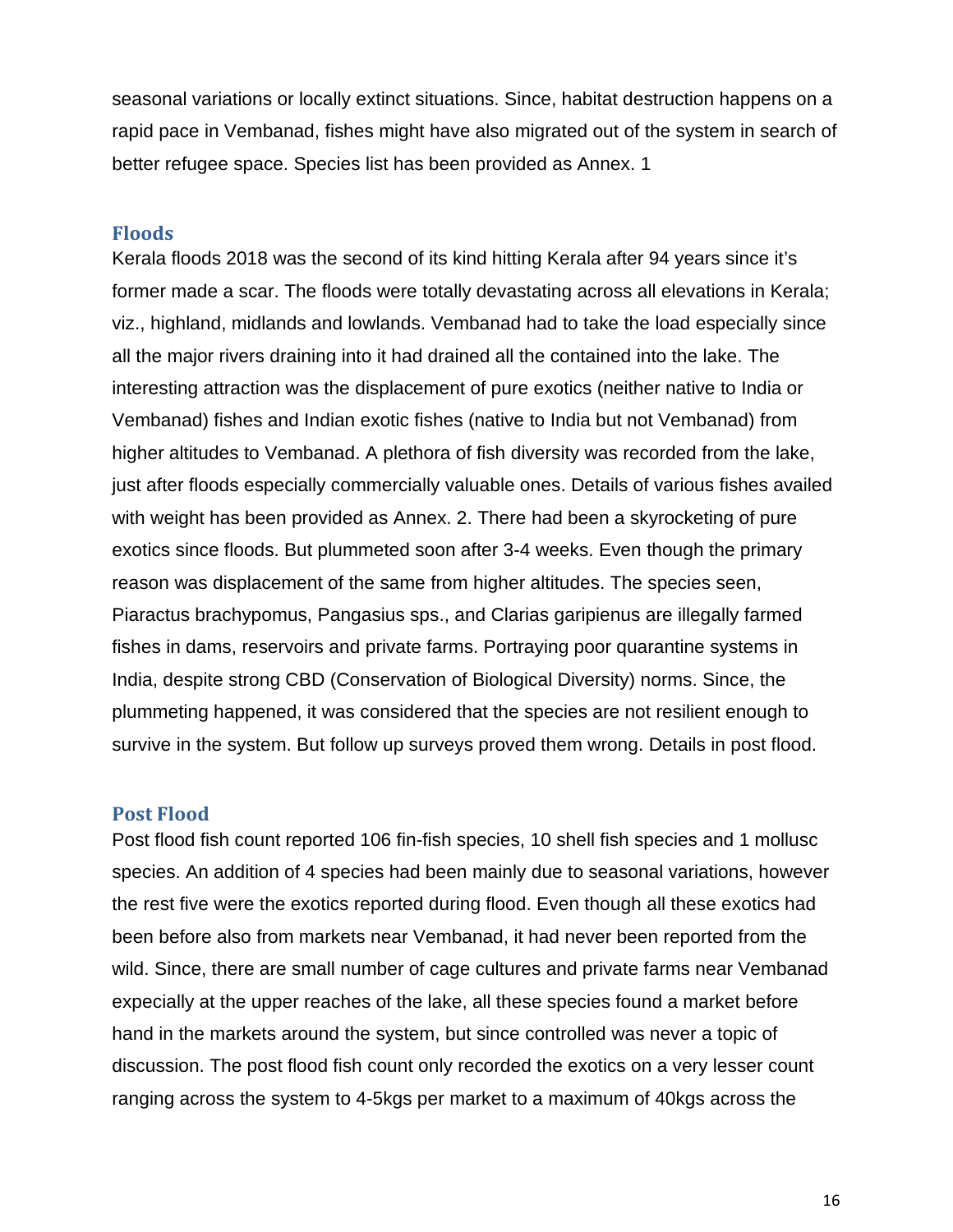system. Further market survey however showed a different trend. A detailed market survey conducted in March 2019 reported all the exotics again from the wild especially Pangasius sps. ranging between 100-250kg per market on a weekly basis from the wild. This shocking record has to be noted with caution. As Pangasius sps is omnivorous, indigenous species shall have to fight predation as well as competition to withstand the pressure for its survival. Unfortunately, this situation is highly unlikely to happen and more chances are the exotics might flourish. Details of market survey provided as Annex 3. It is high time that different stakeholders take a decision on this call and take necessary steps such that the natural resources are conserved in this system.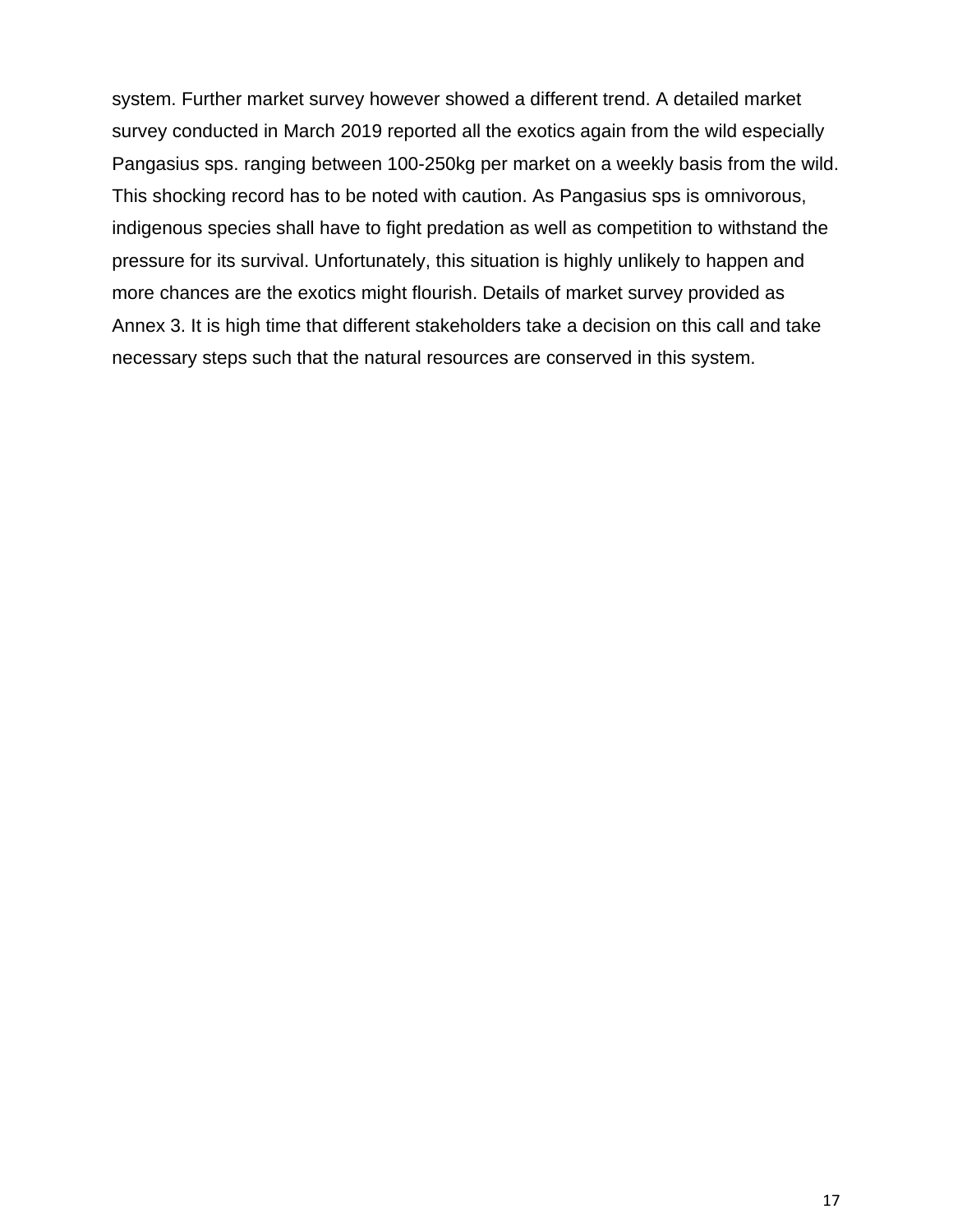## <span id="page-17-0"></span>**Suggestions**

• The state and central Governments should put efforts to sustain the fisheries sector through a holistic approach which includes habitat protection, enforcement of regulations and adoption of co-management strategies. This will lead to improving the livelihoods of fishers and avoiding further degradation and deterioration of habitat quality of the ecosystem.

• Regular Fish survey and water quality analysis should be conducted during all three seasons viz. Monsoon (June-August), Post-Monsoon (October-November) and Pre-Monsoon (March-April) may be carried out for at least 3 years to make better estimation on fish diversity and ecosystem health of the lake. Long term monitoring mechanism on population dynamics of various fish species which are thought to be declining and study the effect of Thannermukkom Bund on migratory fishes Vembanad should be taken up through collaborative projects involving various research organizations.

● Develop an Index for lake conservation like Index of Biotic Integrity (IBI) forVembanad Lake ecosystem (standards for water quality and the organisms inhabiting the lake indicating ecosystem health) and regular monitoring to ensure its sustainable health.

● Awareness programs should be conducted within the community inhabiting around the lake and tourists visiting the ecosystem regarding its global importance in sustainable living and existence of all living organisms and the bigger role it could play in mitigating global climate change and ecological vulnerability if developed as a conservation model.

● Whenever wherever possible undisturbed areas of Vembanad Lake/Kole should be maintained as such to retain its pristine nature to set itself as control and scale up the health levels of the rest of the areas to a standard point possible.

• Strict pollution control policies should be developed and implemented in compliance with Wetland and Paddy Conservation Act 2008.

● A strict fishing policy should be formulated by analyzing various methods currently used in the ecosystem so that only the most sustainable ones are selected for practice in lake.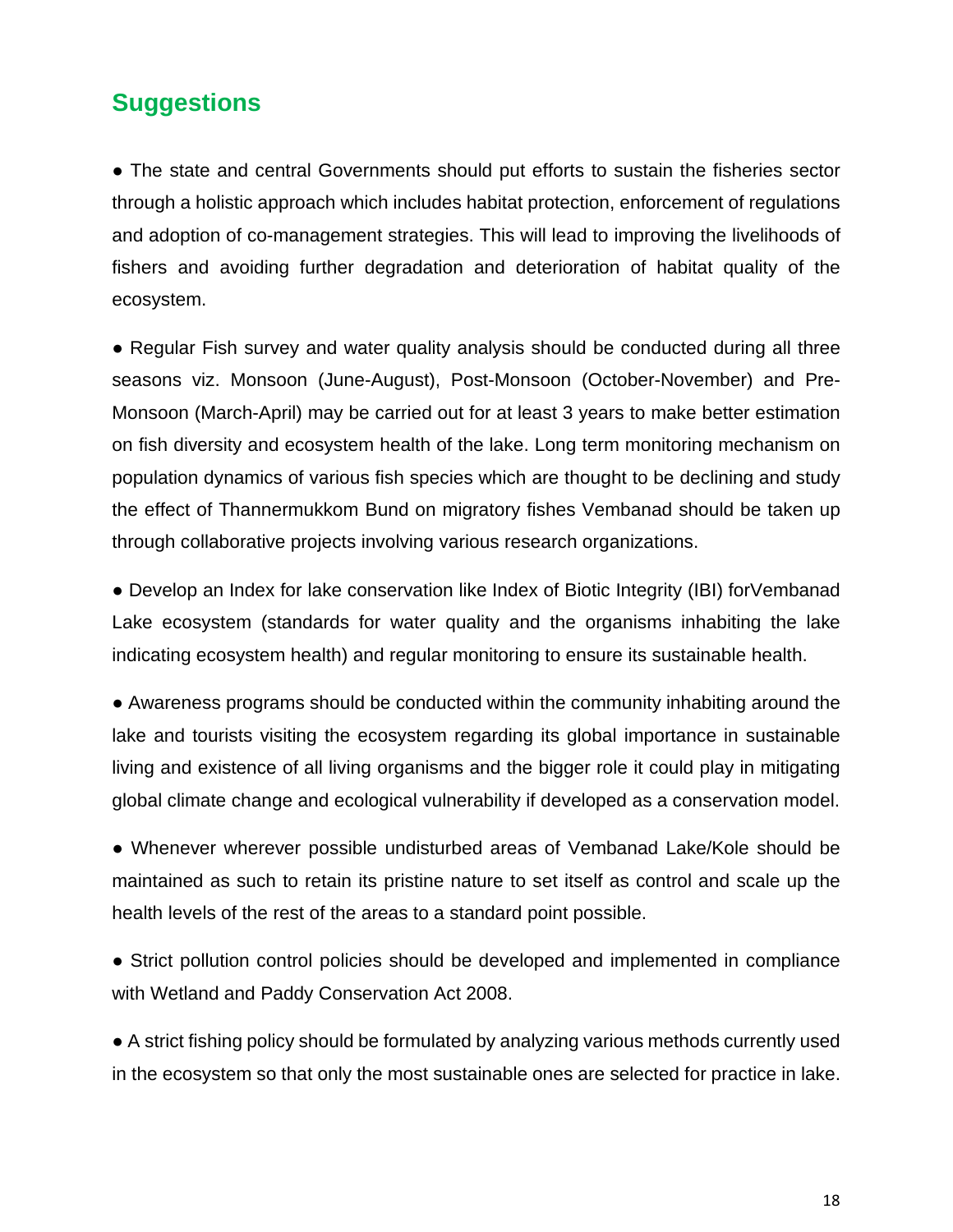● Existing natural habitats and native vegetation like those surrounding Pathiramanal islands, the reclaimed portions of lake at Chithira and Rani Block of kayals should be declared as No Take Zones.

● Develop breeding and hatchery protocols for fishes that are used in ranching and stock enhancements.

● Measures should be taken to protect riparian and indigenous macrophytes inhabiting the lake.

• Ban monsoon flood plain fishery (Ootha piditham) when spawning individuals are largely targeted.

● stablishing a democratic-management system should be a top priority for fisheries planners in the Vembanad. This should be based on a bottom-up strategy rather than the conventional top-down schemes which have been a failure.

• Collaborations between various central and state government organizations, research institutes, universities, colleges, non-governmental organizations and cooperatives with due participation of local stake holders should be made and efficient programs for protecting the lake, its resources and the livelihoods of the fishers depending on the ecosystem should be adapted.

● Municipal drains should empty to the lake only after proper treatments and the water disposed henceforth should meet the ideal standards of estuarine lake water or freshwater system.

- Revisit India's quarantine policies and revamp in such a manner that illegal fish or for that matter any kinds of species exotic in nature to India or that specific land area shall be strictly controlled so as to prevent any outbreak that might result in future.
- Handy books or field guides to identify already available exotics species in different landscapes of India, especially that Vembanad should be prepared so that layman could also be advised about alarming situations in systems.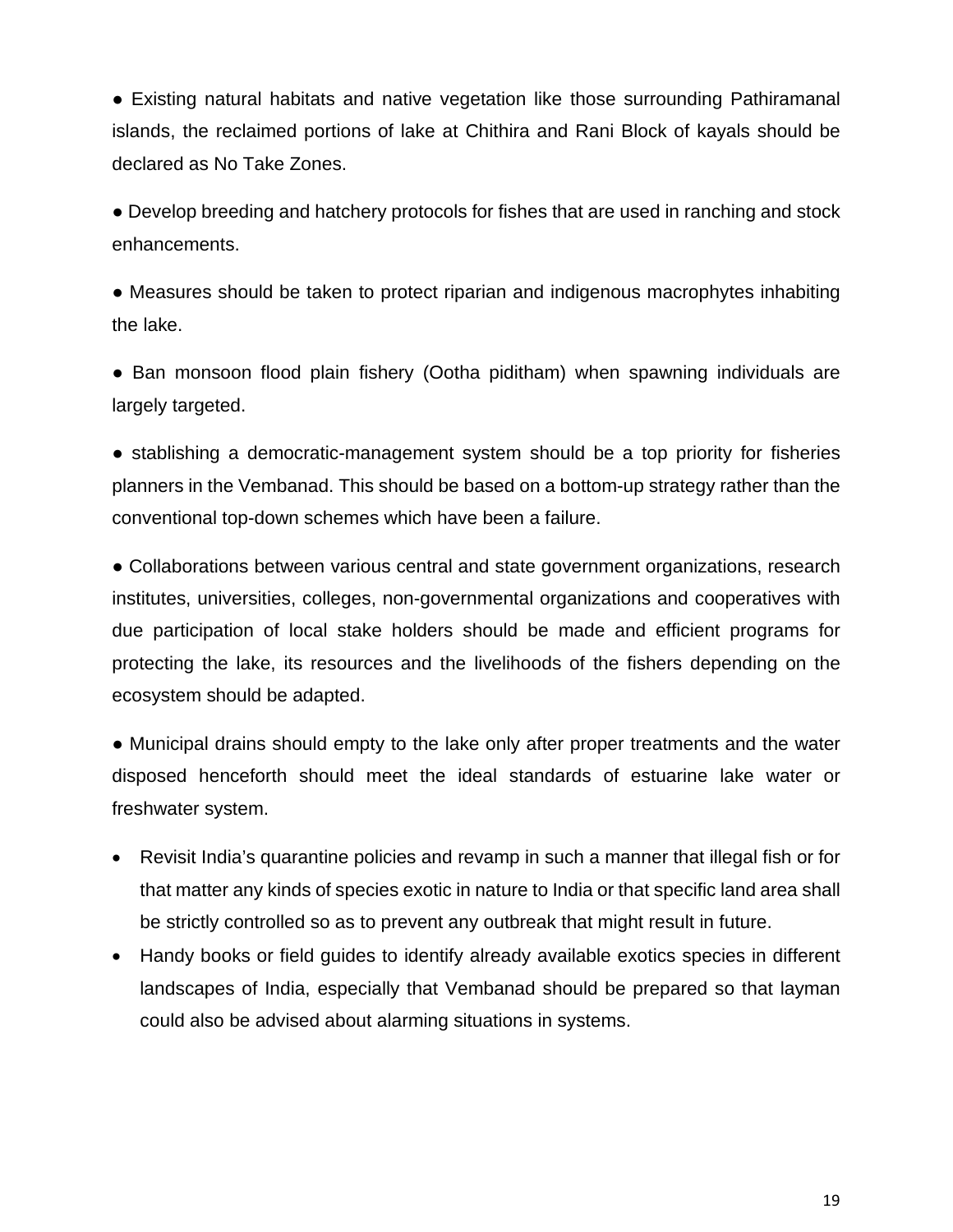### <span id="page-19-0"></span>**Reference**

- **●** Asha, C. V, Cleetus, R. I., Suson, P. S., & Nandan, S. B. (2015). Environmental factors structuring the Fish assemblage distribution and Production potential in Vembanad estuarine system, India. *International Journal of Marine Science*, *5*.
- ●Bates, Roger G. Determination of pH: theory and practice. Wiley, 1973.
- ●CERC ATREE. (2013). *Participatory Mapping of Natural Resources in Vembanad Lake*. Retrieved from www.vembanad.org
- ●Commission, P. (2008). *Report on Visit to Vembanad Kol, Kerala, a Wetland Included Under the National Wetland Conservation and Management Programme of the Ministry of Environment and Forests.* Retrieved from http://203.200.22.249:8080/jspui/handle/123456789/4074.
- ●Dunbar, Jeffery A (2001) Casting net NC Coastal fishing. Retrieved 25 August 2008.
- ●Florence, M. A. (2012). Sustainability and livelihood issues of Vembanad Ecosystem fisherfolk communities with special reference to Muhamma and Thanneermukkom villages.

●Fondriest Environmental, Inc. "Dissolved Oxygen." Fundamentals of Environmental Measurements. 19 Nov. 2013. Web. [<http://www.fondriest.com/environmental](http://www.fondriest.com/environmental-measurements/parameters/water-quality/dissolved-oxygen/)[measurements/parameters/water-quality/dissolved-oxygen/>](http://www.fondriest.com/environmental-measurements/parameters/water-quality/dissolved-oxygen/)

●Geetha, R., Chandramohankumar, N., & Mathews, L. (2007). Distribution of total reactive fluoride in sediments of Kuttanad waters. *INDIAN JOURNAL OF ENVIRONMENTAL PROTECTION*, *27*(11), 1001.

●Hedley, M. J., Stewart, J. W. B., & Chauhan, B. (1982). Changes in inorganic and organic soil phosphorus fractions induced by cultivation practices and by laboratory incubations. Soil Science Society of America Journal, 46(5), 970-976.

- ●Kannan, K. (1979). Ecological and socio-economic consequences of water-control projects in the Kuttanad region of Kerala. *Proceedings of the Indian Academy of Sciences Section C: Engineering Sciences*, *2*(4), 417–433.
- ●Kannan, K. P. (1979). Ecological and socio-economic consequences of water-control projects in the Kuttanad region of Kerala. *Proceedings of the Indian Academy of Sciences Section C: Engineering Sciences*, *2*(4), 417–433.
- ●KrishnaKumar, K., & Dharmarajan, P. (2012). *Fish and Fisheries in Vembanad Lake Consolidated Report of Vemband Fish Count 2008-2011*.
- ●Kumar, A. B. (2006). A checklist of avifauna of the Bharathapuzha river basin, Kerala. *Zoo Print*, *21*(8), 2350–2355.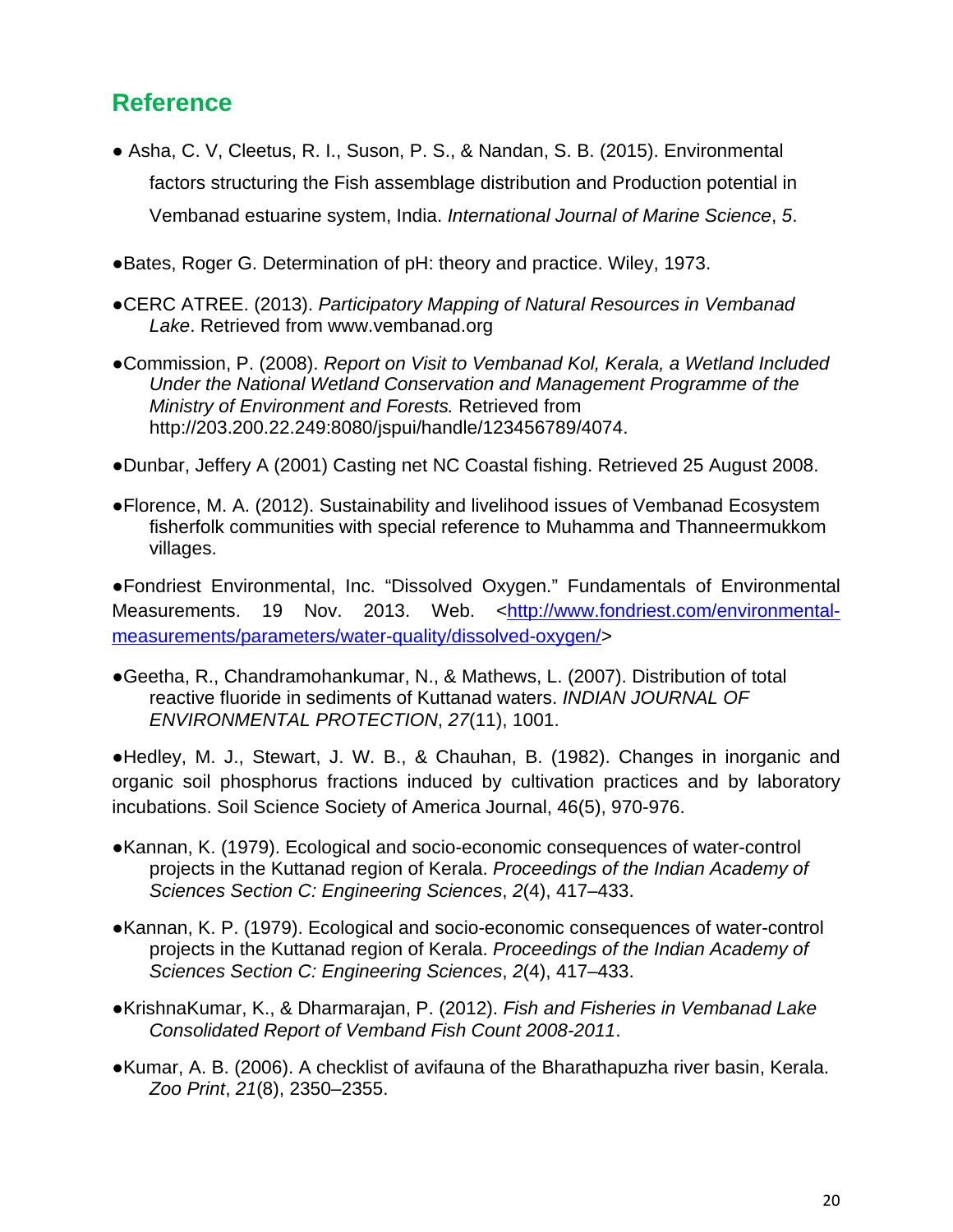- ●Kurup, B., & Harikrishnan, M. (2000). Reviving the Macrobrachium rosenbergii (de Man) fishery in Vembanad lake, India. *Naga, The ICLARM Quarterly*, *23*(2), 4–9.
- ●Kurup, B. M., & Samuel, C. T. (1985). Fish and fishery resources of Vembanad Lake. *Harvest and Post-Harvest Technology of Fishes. Central Institute of Fisheries Technology (CIFT) &Society of Fisheries Technologists (SOFTI), Kochi, India*, 77– 82.
- ●Kurup, B. M., Sebastian, M. J., Sankaran, T. M., & Rabindranath, P. (1993). Exploited fishery resources of the Vembanad Lake. *Indian Journal of Fisheries*, *40*(4), 199– 206.
- ●Laxmilatha, P., & Appukuttan, K. K. (2002). A review of the black clam (Villorita cyprinoides) fishery of the Vembanad Lake. *Indian Journal of Fisheries*, *49*(1), 85– 92.
- ●M.S. Swaminathan Research, F. (2007). *Measures to Mitigate Agrarian Distress in Alappuzha and Kuttanad Wetland Ecosystem*.
- ●Manorama, K. C., & Agricultural, K. (n.d.). Nature Watch.
- ●Mayaja, N. A., & Srinivasa, C. V. (2014). Rainfall characteristics of Pampa river basin, Kerala: A time series analysis.

●Michaud, J.P. 1991. A citizen's guide to understanding and monitoring lakes and streams. Publ. #94-149. Washington State Dept. of Ecology, Publications Office, Olympia, WA, USA (360) 407-7472. Moore, M.L. 1989.

●Murphy, B. R., & Willis, D. W. (Eds.). (1996). Fisheries techniques (2nd ed., p. 732). Bethesda, Maryland: American fisheries society.

- ●Narayanan, N. C. (2003). *Against the grain: the political ecology of land use in a Kerala region, India.*
- ●Narayanan, S. P., Thomas, A. P., & Sreekumar, B. (2011). Ornithofauna and its conservation in the Kuttanad wetlands, southern portion of Vembanad-Kole Ramsar site, India. *Journal of Threatened Taxa*, *3*(4), 1663–1676.
- ●Padmakumar, K. G. (2003). Open water fish sanctuaries. *Kerala Calling*, *23*(6), 34–36.
- ●Padmalal, D., Maya, K., Sreebha, S., & Sreeja, R. (2008). Environmental effects of river sand mining: a case from the river catchments of Vembanad lake, Southwest coast of India. *Environmental Geology*, *54*(4), 879–889.
- ●Ramsar. (2002). VEMBANAD-KOL WETLAND. Retrieved from https://rsis.ramsar.org/ris/1214

●Samuel, C. T. (2014). Studies on systematic and biology of the fishes of Vemabanad lake.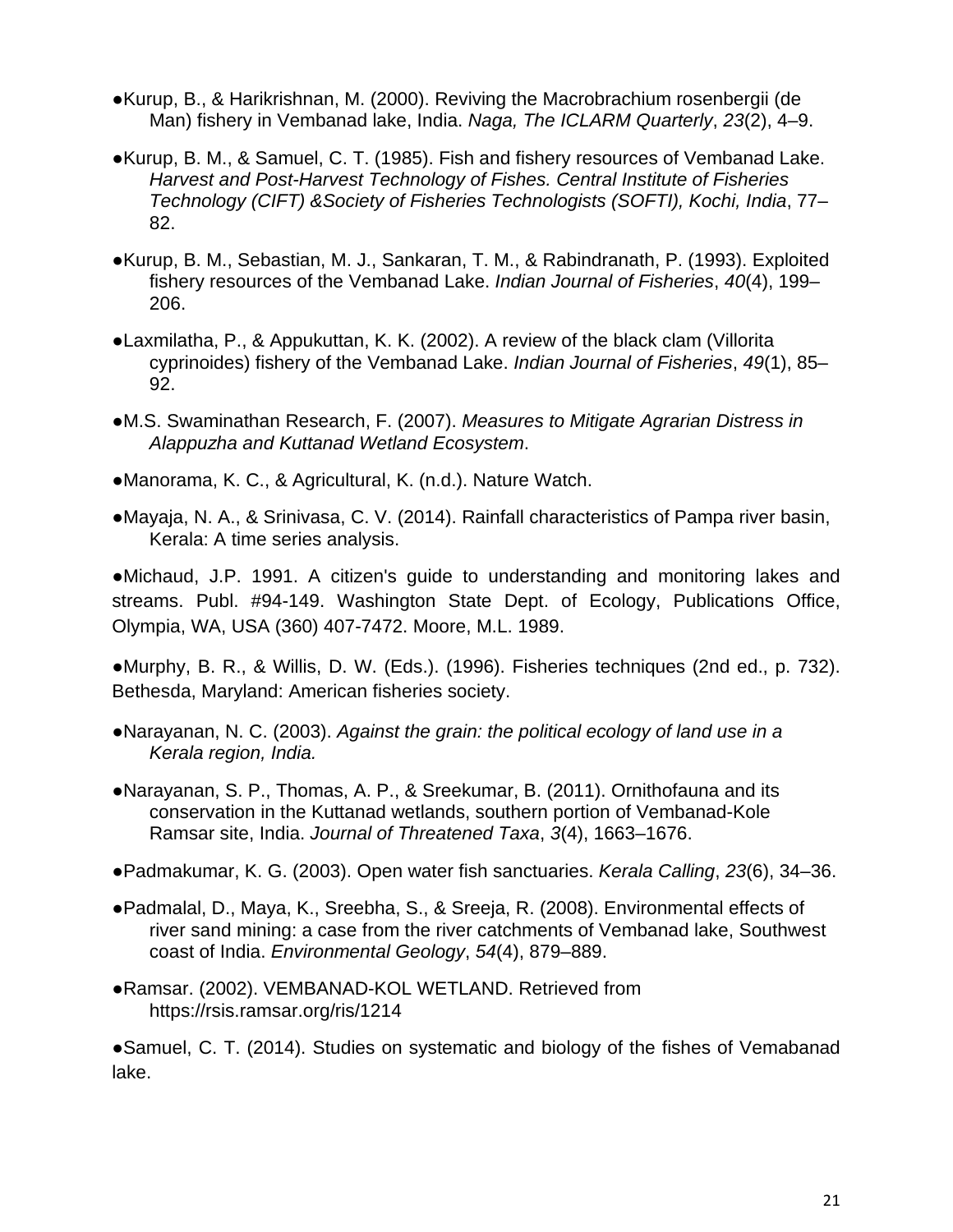- ●Sathyanathan, N. (2010). Overview of farming practices in the water-logged areas of Kerala, India. *International Journal of Agricultural and Biological Engineering*, *3*(4), 28–43.
- ●Suseelan, C. (1987). Impact of environmental changes and human interference on the prawn fishery resources. *Marine Fisheries Information Service, Technical and Extension Series*, *73*, 1–5.
- ●Unnithan, V. K., Bijoy, N. S., & Vava, C. K. (2001). Ecology and fisheries investigations in Vembanad Lake. *CICFRI Bull*, (107).

●Wolfgang Laue, Michael Thiemann, Erich Scheibler, Karl Wilhelm Wiegand "Nitrates and Nitrites" in Ullmann's Encyclopedia of Industrial Chemistry, 2006, Wiley-VCH, Weinheim.

<http://www.alken-murray.com/>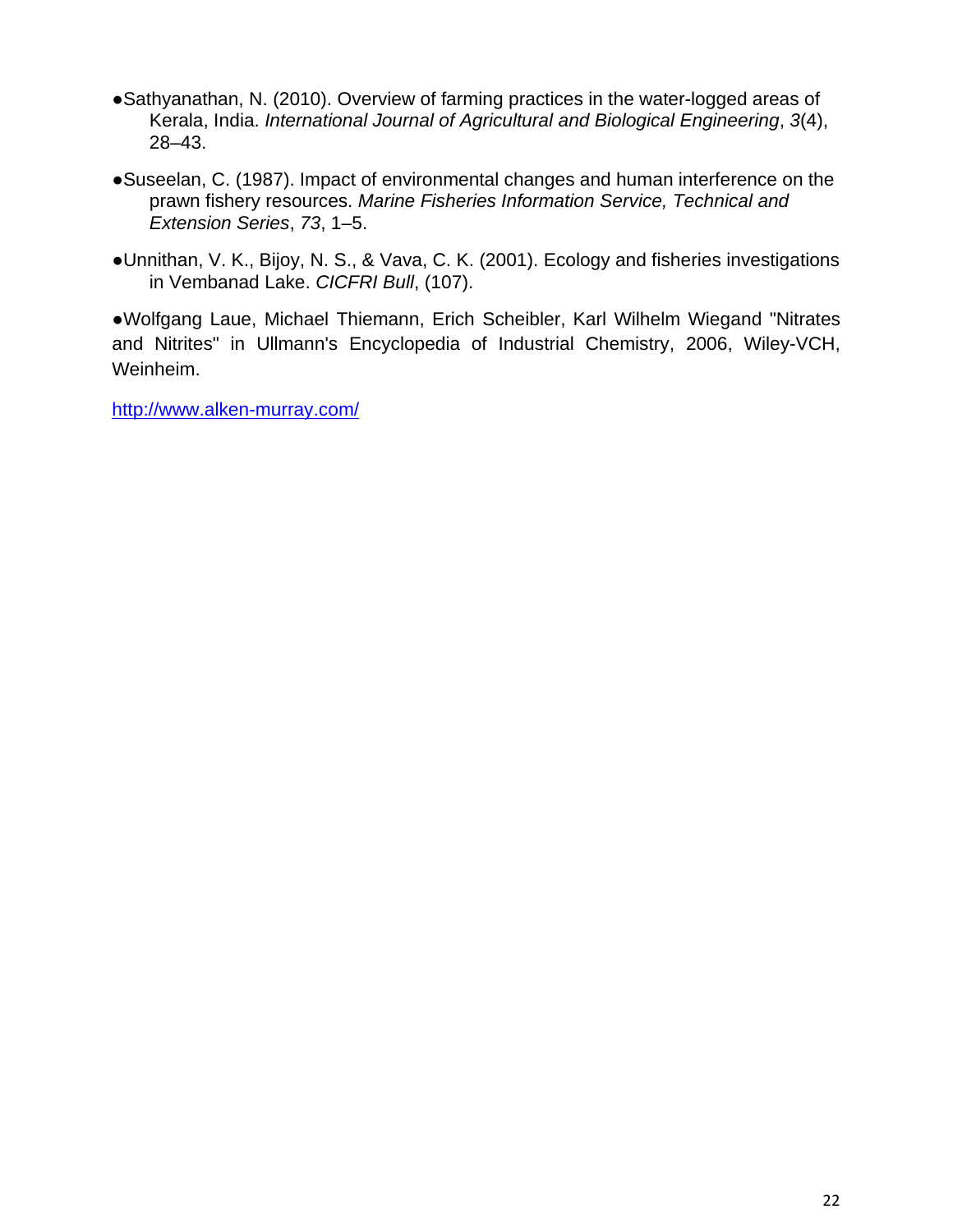# <span id="page-22-0"></span>Annexure – 1 (List)

## <span id="page-22-1"></span>Fin-Fish Species List of VFC – 2018

| South of Thannermukkom Bund       | North of Thannermukkom Bund |
|-----------------------------------|-----------------------------|
| 1. Ambassis ambassis              | 1. Ambassis ambassis        |
| 2. Ambassis gymnocephalus         | 2. Anodontostoma chacunda   |
| 3. Amblypharyngodon melettinus    | 3. Arius arius              |
| 4. Anabas testudineus             | 4. Arius maculatus          |
| 5. Anodontostoma chacunda         | 5. Arius subrostratus       |
| 6. Aplocheilus blochii            | 6. Brachirus orientalis     |
| 7. Aplocheilus panchax            | 7. Butis butis              |
| 8. Arius subrostratus             | 8. Caranx sexfasciatus      |
| 9. Brachirus orientalis           | 9. Caranx sps 2             |
| 10. Caranx ignobilis              | 10. Caranx sps.             |
| 11. Carinotetraodon travancoricus | 11. Chanos chanos           |
| 12. Channa diplogramma            | 12. Chelonodontops patoca   |
| 13. Channa pseudomarulius         | 13. Colichthys dussumieri   |
| 14. Channa striata                | 14. Congersox talabonoides  |
| 15. Chelonodontops patoca         | 15. Crenimugil seheli       |
| 16. Cynogolossus macrostomus      | 16. Cynoglossus cynoglossus |
| 17. Dawkinsia filamentosa         | 17. Dyascinia albida        |
| 18. Dayella malabarica            | 18. Ehirava fluviatilis     |
| 19. Etroplus suratensis           | 19. Elops machnata          |
| 20. Gambussia affinis             | 20. Epinephelus             |
| 21. Glossogobius giuris           | 21. Epinephelus malabaricus |
| 22. Heteropneustes fossilis       | 22. Epinephelus tauvina     |
| 23. Horadandia britani            | 23. Gaza minuta             |
| 24. Oryzias setnai                | 24. Gerres filamentosus     |
| 25. Horbagrus brachysoma          | 25. Gerres setifer          |
| 26. Hyporamphus xanthopterus      | 26. Grammoplite scaber      |
| 27. Labeo dussumieri              | 27. Grassostria madrasensis |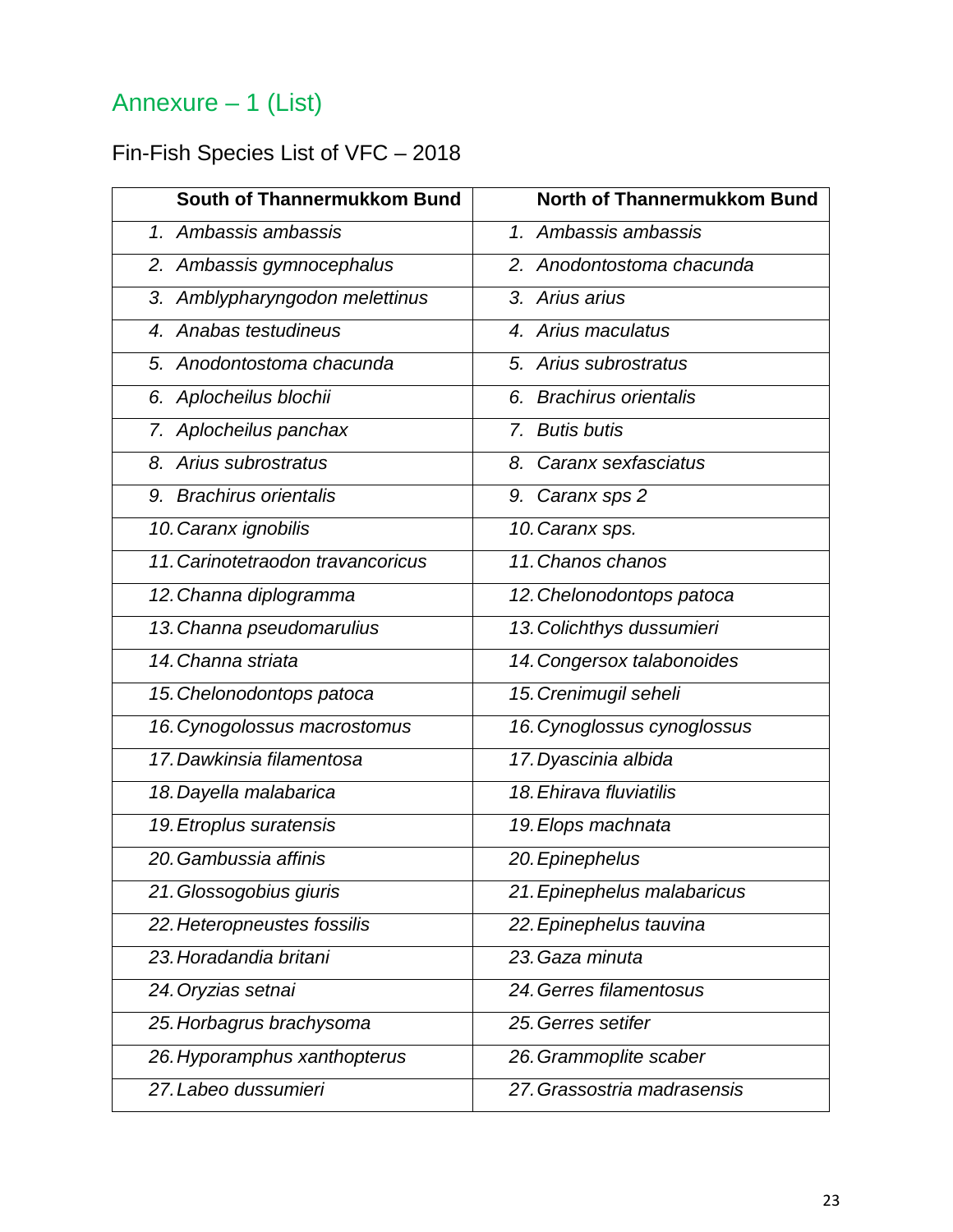| 28. Macrognathus guentheri   | 28. Hyporamphus limbatus      |
|------------------------------|-------------------------------|
| 29. Mystus armatus           | 29. Johnius dussumieri        |
| 30. Mystus gulio             | 30. Lates calcarifer          |
| 31. Mystus occulatus         | 31. Liza parsia               |
| 32. Neochela dadyburjori     | 32. Liza subvirdis            |
| 33. Parambassis dayi         | 33. Lutjanus argentimaculatus |
| 34. Parambassis thomassi     | 34. Megalops cyprinoides      |
| 35. Photopectoralis bindus   | 35. Minodactylus argentius    |
| 36. Pseudetroplus maculatus  | 36. Mugil cephalus            |
| 37. Pseudosphromenus cupanus | 37. Nematlosa nasus           |
| 38. Pseudosphromenus dayi    | 38. Nuchequlla manuella       |
| 39. Puntius amphibius        | 39. Nuchequlla nuchalis       |
| 40. Puntius parrah           | 40. Oreochromis mossambicus   |
| 41. Puntius vittatus         | 41. Oxyurichthys microlepis   |
| 42. Scatophagus argus        | 42. Photopectoralis bindus    |
| 43. Siganus javus            | 43. Platycephalus indicus     |
| 44. Stenogobius sps.         | 44. Pseudorhombus arsius      |
| 45. Systous sarana           | 45. Scatophagus argus         |
| 46. Xenentodon cancila       | 46. Siganus canaliculatus     |
|                              | 47. Siganus javus             |
|                              | 48. Siganus sps               |
|                              | 49. Sillago sihama            |
|                              | 50. Sphrynae jello            |
|                              | 51. Stolephorus indicus       |
|                              | 52. Stolephorus sps           |
|                              | 53. Terapon jarbua            |
|                              | 54. Tetraodontidae            |
|                              | 55. Thryssa hamiltoni         |
|                              | 56. Thryssa malabarica        |
|                              | 57. Trachinotus blochii       |
|                              | 58. Trypauchen vagina         |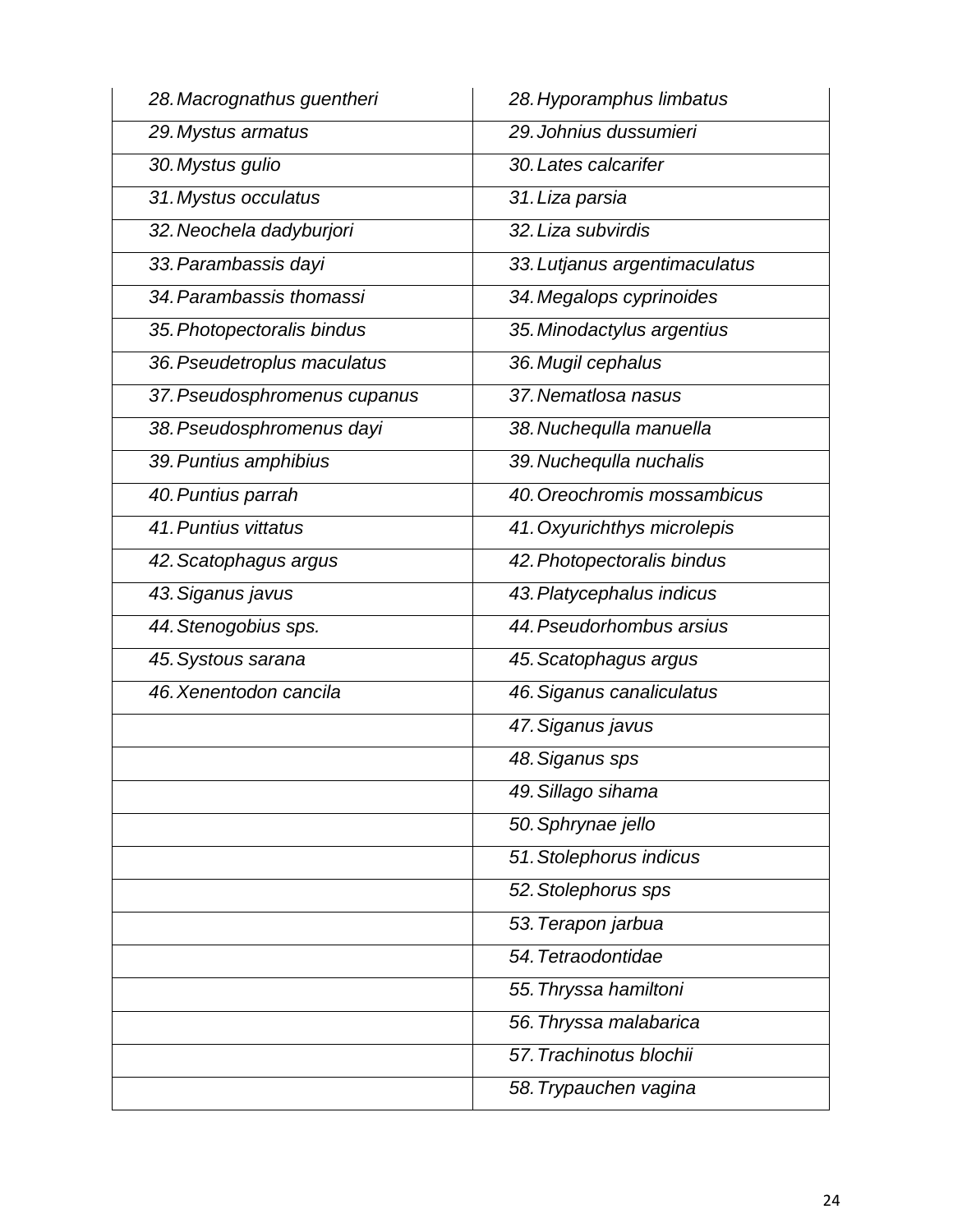## Species recorded from the Landing Centre Pallom

| <b>PALLOM</b>  |                                               |  |  |  |  |
|----------------|-----------------------------------------------|--|--|--|--|
| <b>SI No</b>   | <b>FIN FISHES</b>                             |  |  |  |  |
| 1              | Mystus gulio (Hamilton 1822)                  |  |  |  |  |
| $\overline{2}$ | Channa marulius (Hamilton 1822)               |  |  |  |  |
| 3              | Pseudetroplus maculatus(Bloch 1795)           |  |  |  |  |
| 4              | Channa striata (Bloch 1793)                   |  |  |  |  |
| 5              | Channa diplogramma (Day, 1865)                |  |  |  |  |
| 6              | Heteropneustes fossilis (Bloch 1794)          |  |  |  |  |
| $\overline{7}$ | Labeo dussumieri (Valenciennes 1842)          |  |  |  |  |
| 8              | Macrognathus guentheri (Day 1865)             |  |  |  |  |
| 9              | Systomus sarana (Hamilton 1822)               |  |  |  |  |
| 10             | Megalops cyprinoides (Broussonet 1782)        |  |  |  |  |
| 11             | Horabagrus brachysoma (Günther 1864)          |  |  |  |  |
| 12             | Mystus armatus (Day 1865)                     |  |  |  |  |
| 13             | Hyporhamphus xanthopterus (Valenciennes 1847) |  |  |  |  |
| 14             | Etroplus suratensis (Bloch 1790)              |  |  |  |  |
| 15             | Puntius filamentosus (Valenciennes 1844)      |  |  |  |  |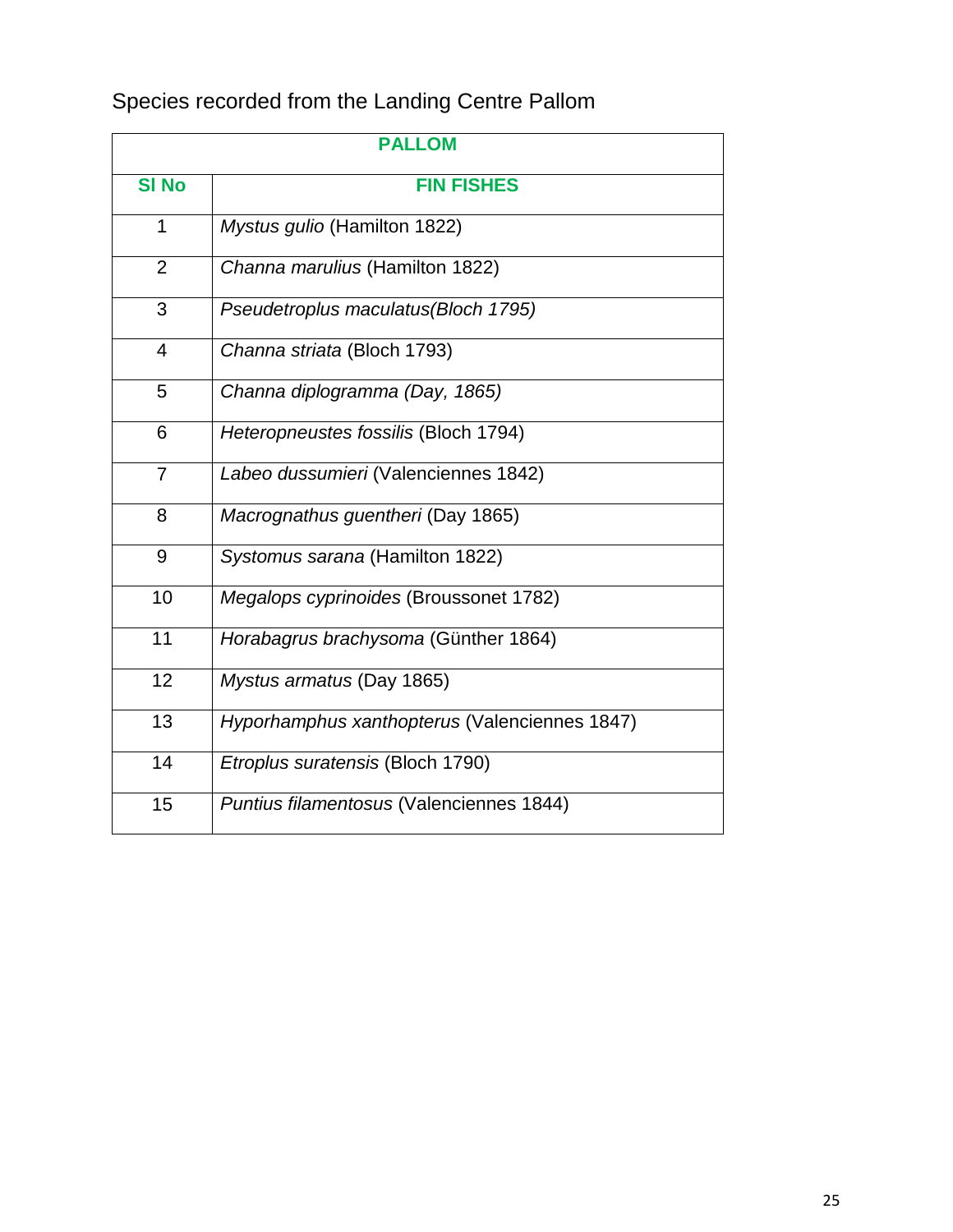Species recorded from Thanneermukkom Market.

| <b>Thanneermukkom Market Survey</b> |                                               |  |  |  |  |
|-------------------------------------|-----------------------------------------------|--|--|--|--|
| SL No                               | <b>Species</b>                                |  |  |  |  |
| 1                                   | Mystus gulio (Hamilton 1822)                  |  |  |  |  |
| $\overline{2}$                      | Leiognathus equula (Forsskål 1775)            |  |  |  |  |
| 3                                   | Channa marulius (Hamilton 1822)               |  |  |  |  |
| $\overline{4}$                      | Anabas testudineus (Bloch 1792)               |  |  |  |  |
| 5                                   | Pseudetroplus maculatus (Bloch 1795)          |  |  |  |  |
| 6                                   | Thryssa dussumieri (Valenciennes 1848)        |  |  |  |  |
| $\overline{7}$                      | Gerres filamentosus Cuvier 1829               |  |  |  |  |
| 8                                   | Brachirus orientalis (Bloch & Schneider 1801) |  |  |  |  |
| 9                                   | Terapon jarbua (Forsskål 1775)                |  |  |  |  |
| 10                                  | Channa striata (Bloch 1793)                   |  |  |  |  |
| 11                                  | Heteropneustes fossilis (Bloch 1794)          |  |  |  |  |
| 12                                  | Saurida tumbil (Bloch 1795)                   |  |  |  |  |
| 13                                  | Systomus sarana (Hamilton 1822)               |  |  |  |  |
| 14                                  | Clarias dussumieri Valenciennes 1840          |  |  |  |  |
| 15                                  | Puntius filamentosus (Valenciennes 1844)      |  |  |  |  |
| 16                                  | Macrognathus guentheri (Day 1865)             |  |  |  |  |
| 17                                  | Horabagrus brachysoma (Günther 1864)          |  |  |  |  |
| 18                                  | Mystus armatus (Day 1865)                     |  |  |  |  |
| 19                                  | Sillago sihama (Forsskål 1775)                |  |  |  |  |
| 20                                  | Arius subrostratus Valenciennes 1840          |  |  |  |  |
| 21                                  | Nematalosa nasus (Bloch 1795)                 |  |  |  |  |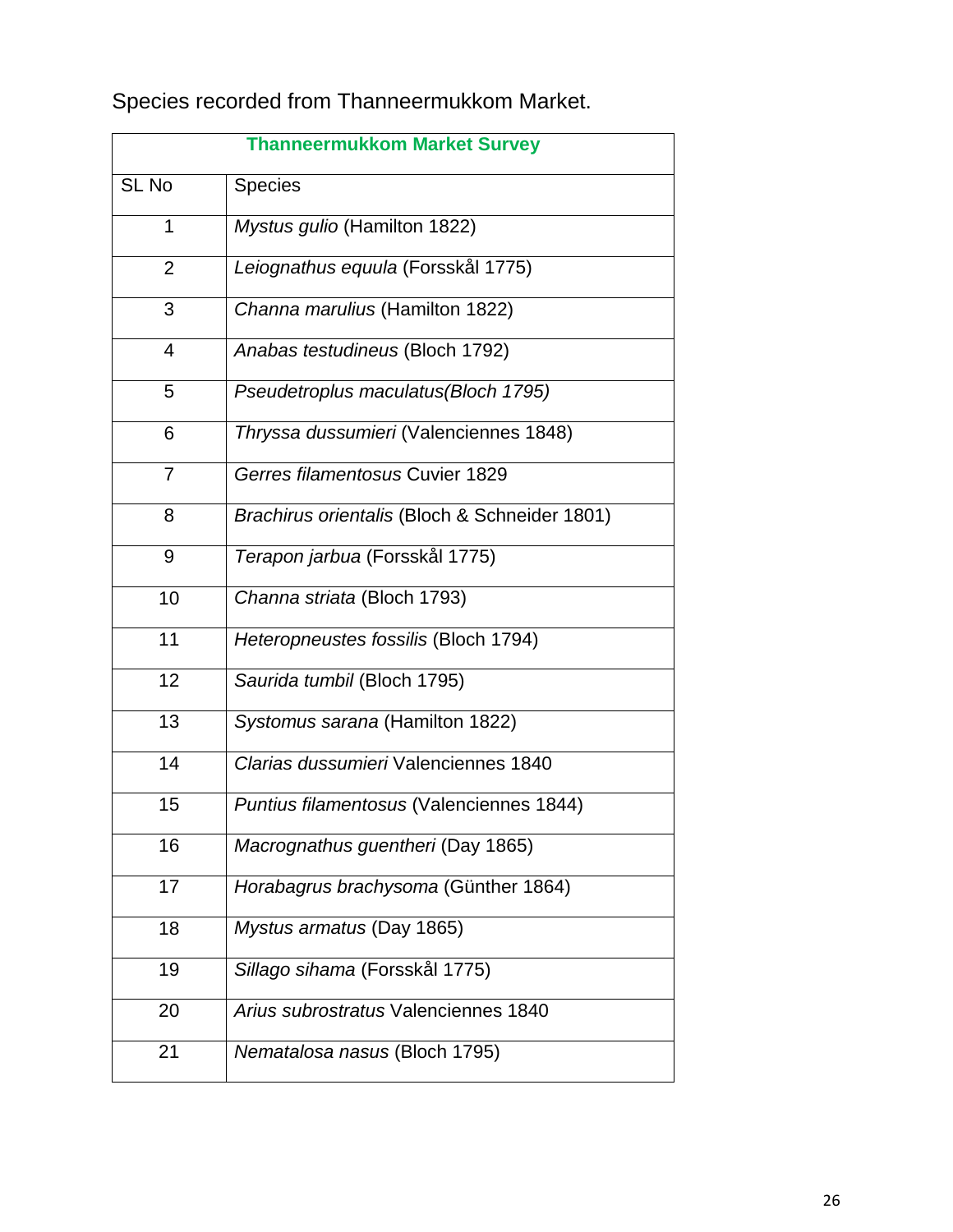| 22 | Siganus javus (Linnaeus 1766)          |
|----|----------------------------------------|
| 23 | Anodontostoma chacunda (Hamilton 1822) |
| 24 | Megalops cyprinoides (Broussonet 1782) |
| 25 | Labeo dussumieri (Valenciennes 1842)   |
| 26 | Elops machnata (Forsskål 1775)         |

## <span id="page-26-0"></span>Annexure – 2 (Market stock log survey)

|                             | June  | July           | <b>August</b>  | September      | <b>October</b> | <b>Novermber</b> |
|-----------------------------|-------|----------------|----------------|----------------|----------------|------------------|
| <b>Species</b>              | (Kg)  | (Kg)           | (Kg)           | (Kg)           | (Kg)           | (Kg)             |
| Ambassidae                  | 672.8 | 56             | 162            | 30             | 15             | 17               |
| Amblypharyngodon            |       |                |                |                |                |                  |
| melettinus                  | 4     | $\overline{0}$ | $\overline{0}$ | $\overline{0}$ | $\mathbf 0$    | 26               |
| Anabas testudineus          | 145   | 107            | $\overline{0}$ | $\overline{0}$ | $\overline{0}$ | $\overline{4}$   |
| Anguilla                    | 36    | 40             | $\overline{0}$ | 15             | 7.5            | 5                |
| <b>Brachirus orientalis</b> | 50    | 43             | 17             | 152            | 84.5           | 50               |
| Caranx                      | 56.3  | 104            | 22             | 855            | 438.5          | 201              |
| Channa diplogramma          | 153   | 24             | $\mathbf 0$    | $\overline{0}$ | $\overline{0}$ | 2                |
| Channa                      |       |                |                |                |                |                  |
| pseudomarulius              | 518   | 82             | 15             | $\overline{0}$ | 7.5            | 3                |
| Channa striata              | 373.5 | 72             | 23.4           | 39             | 31.2           | 24               |
| Chanos chanos               | 34.7  | 34             | 32             | 167            | 99.5           | $\overline{0}$   |
| Chatti koori                | 312   | 80             | $\overline{0}$ | $\overline{0}$ | $\Omega$       | $\Omega$         |
| <b>Shrimp</b>               | 797.9 | 135            | 1386           | 630            | 1008           | 700              |
| Chenkadi                    | 60    | 39             | $\overline{0}$ | $\overline{0}$ | $\overline{0}$ | $\overline{0}$   |
| Choodan                     | 540   | 88             | $\mathbf 0$    | $\overline{0}$ | $\mathbf 0$    | 15               |
| Cynoglossus                 |       |                |                |                |                |                  |
| macrostomus                 | 472.2 | 520            | 108            | $\mathbf 0$    | 54             | 28               |
| Dayella malabarica          | 60    | 54             | 21             | 915            | 468            | 250              |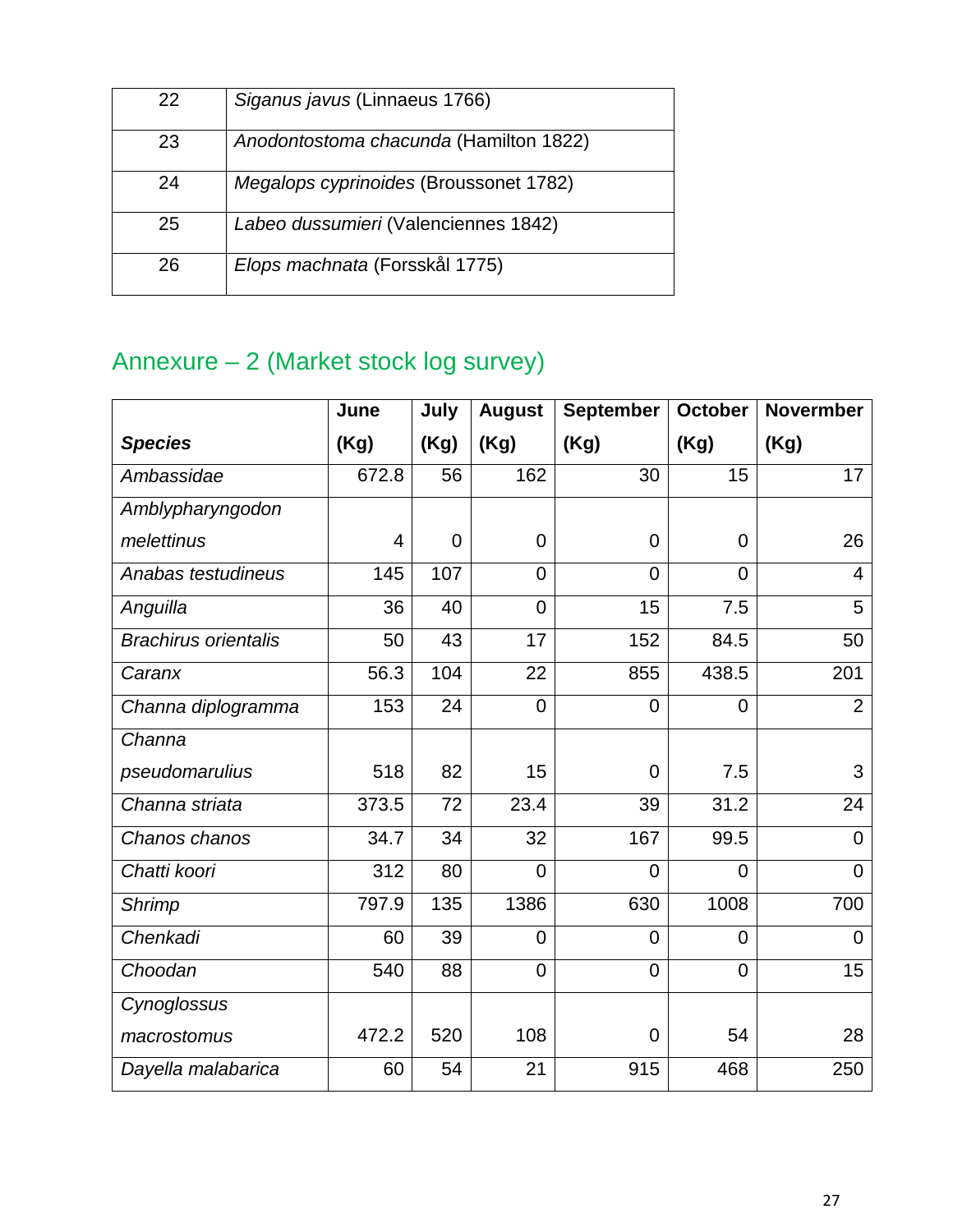| <b>Etroplus suratensis</b>     | 2637.6         | 1018             | 403            | 251            | 327         | 300            |
|--------------------------------|----------------|------------------|----------------|----------------|-------------|----------------|
| Gerres                         | 15             | 6                | $\overline{0}$ | 42             | 21          | 13             |
| <b>Heteropneustes fossilis</b> | 325.2          | 220              | $\overline{0}$ | 33             | 16.5        | 11             |
| Horabagrus                     |                |                  |                |                |             |                |
| brachysoma                     | 187            | 118              | 126            | 51             | 88          | 72             |
| Hyporamphus                    |                |                  |                |                |             |                |
| xanthopterus                   | 2649.8         | 217              | 112            | 89             | 100.5       | 70             |
| <b>Mullet</b>                  | 167            | 90               | 31             | 94             | 62.5        | 51             |
| Prawn (Small)                  | 54             | 62               | 102            | 68             | 85          | 55             |
| Koona Chemmen                  | $\overline{0}$ | $\overline{0}$   | 180            | 118            | 149         | 100            |
| Koori                          | 282.8          | 215              | 98             | 87             | 92.5        | 76             |
| Koorivala                      | 0              | $\overline{0}$   | 68             | 112            | 90          | 10             |
| Kuyil                          | $\mathbf 0$    | $\overline{0}$   | 253            | 18             | 135.5       | 110            |
| Labeo catla                    | 570            | 120              | 62             | 473            | 268         | 193            |
| Labeo dussumieri               | 329.2          | 189              | 311            | 504            | 407         | 200            |
| Labeo rohita                   | 490            | 171              | 78             | 122            | 100         | 50             |
| Lates calcarifer               | 75             | 87               | 500            | 312            | 406         | 300            |
| Lutjanus                       |                |                  |                |                |             |                |
| argentimaculatus               | 136            | $\mathbf 0$      | $\mathbf 0$    | $\mathbf 0$    | $\mathbf 0$ | 30             |
| Macrobrachium                  |                |                  |                |                |             |                |
| rosenbergii                    | 4303.55        | 1144             | 1913.75        | 7378           | 4645        | 3985           |
| <b>Macrognathus</b>            |                |                  |                |                |             |                |
| guentheri                      | 180            | 102              | $\mathbf 0$    | 90             | 45          | 23             |
| Megalops cyprinoides           | 72.5           | 89               | 23             | 72             | 47.5        | 40             |
| Nematlosa nasus                | 36.1           | $\overline{0}$   | $\overline{0}$ | $\overline{0}$ | 0           | 3              |
| <b>Mystus</b>                  | 350            | 88               | $\mathbf 0$    | $\overline{0}$ | 0           | $\overline{0}$ |
| Pastinachus sephen             | 0              | $\mathbf 0$      | $\overline{0}$ | 450            | 225         | 200            |
| Piaractus brachypomus          | 300            | $\boldsymbol{0}$ | 45             | 411            | 228         | 15             |
| Podimeen                       | 160            | 77               | 58             | 64             | 61          | 40             |
| Pseudetroplus                  |                |                  |                |                |             |                |
| maculatus                      | 269.2          | 56               | 162            | 30             | 96          | 70             |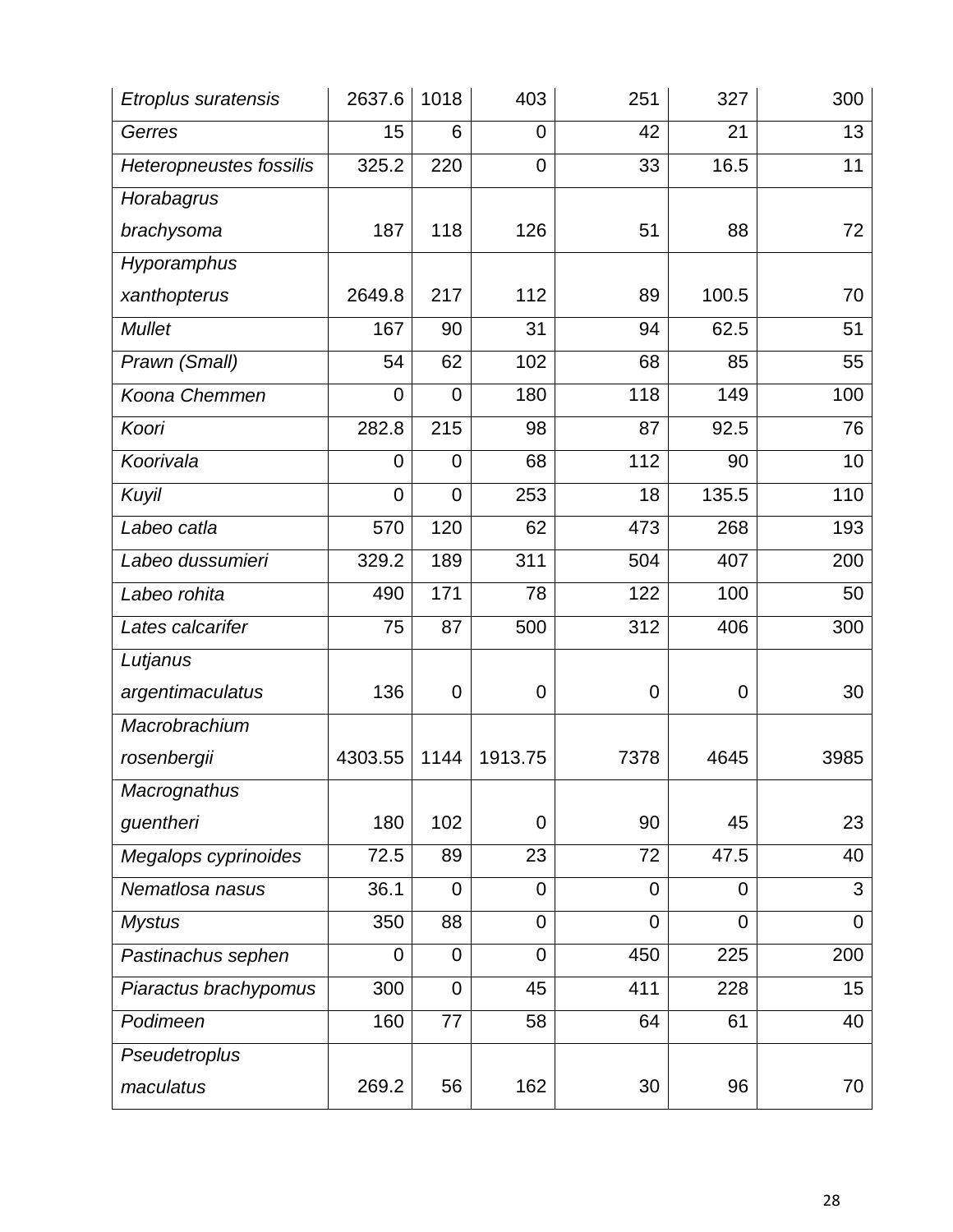| <b>Puntius</b>    | 105.2 | Ő   |     |     | O     | 3   |
|-------------------|-------|-----|-----|-----|-------|-----|
| Sactophagus argus | 120   | 42  |     |     | 5     | 6   |
| Systomus sarana   | 426.9 | 60  | 756 | 112 | 434   | 254 |
| Vazhutha          | 90    | 84  | 52  | 315 | 183.5 | 150 |
| Wallago attu      | 267.3 | 180 |     |     | Ő     |     |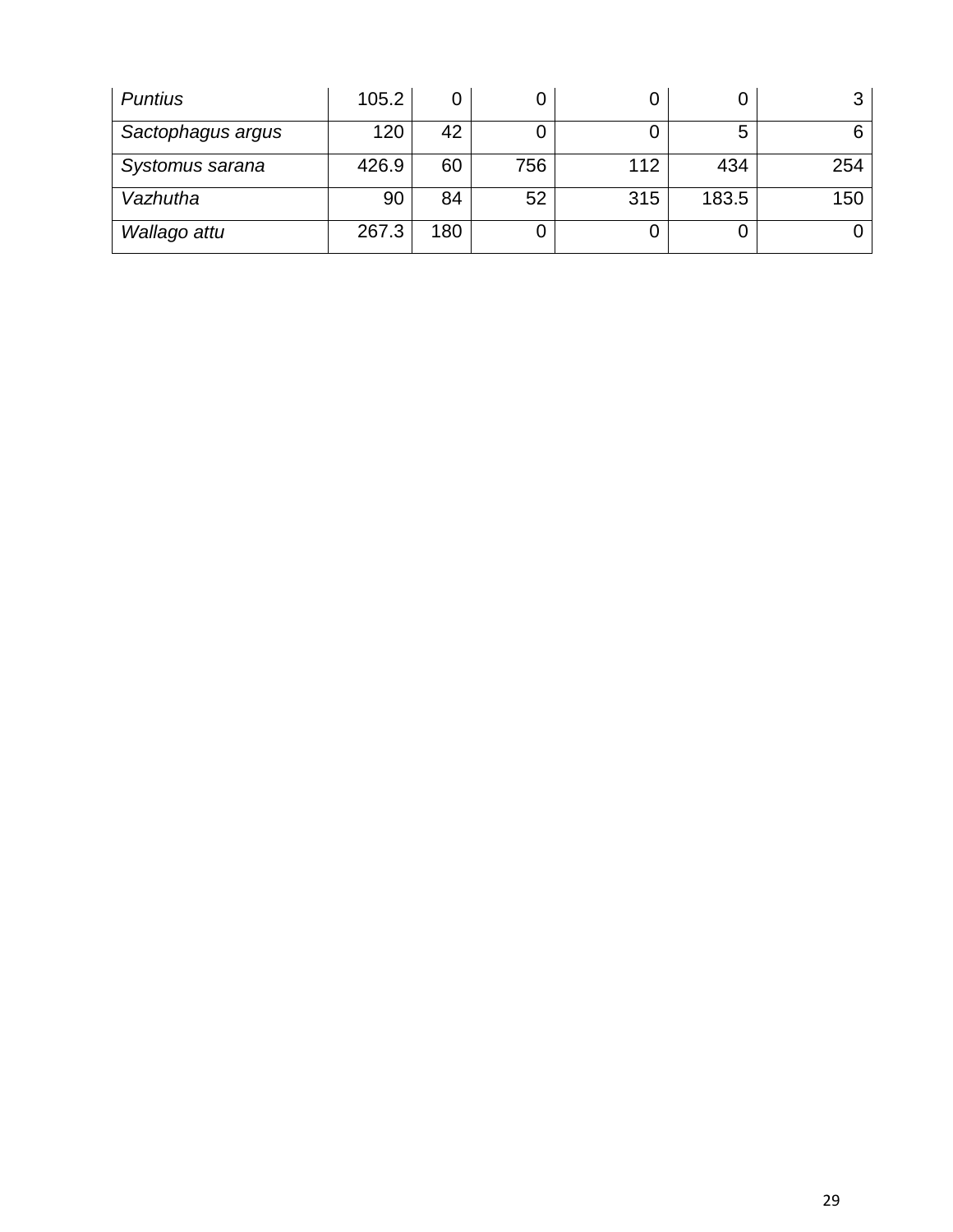| <b>SAMPLE SITE</b> | <b>YEAR MONTH DAY</b> |        | <b>SPECIES</b>       | <b>WEIGHT(in</b><br>kg) |
|--------------------|-----------------------|--------|----------------------|-------------------------|
|                    |                       | $15 -$ |                      |                         |
| <b>PALLOM</b>      | 2019 March            |        | Mar E.suratensis     | 4                       |
|                    |                       |        | C.diplogramma        | $\overline{2}$          |
|                    |                       |        | W.attu               | 1.5                     |
|                    |                       |        | C.pseudomarulius     | 0.5                     |
|                    |                       |        | L.dussumieri         | 12                      |
|                    |                       |        | Pangassius           | 2.5                     |
|                    |                       |        | H.brachysoma         | 2.75                    |
|                    |                       |        | P.brachypomus        | 4                       |
|                    |                       |        | M.cyprinoides        | 0.3                     |
|                    |                       |        | G.giuris             | 0.15                    |
|                    |                       |        | <b>B.</b> oreintalis | 0.25                    |
|                    |                       |        | S. sarana            | 0.45                    |
|                    |                       |        |                      |                         |
| <b>KUMARAKOM</b>   | 2019 March            | $19 -$ | Mar E.suratensis     | 250                     |
|                    |                       |        | A.mellitinus         | 150                     |
|                    |                       |        | H.xanthopterus       | 200                     |
|                    |                       |        | L.dussumieri         | 30                      |
|                    |                       |        | C.diplogramma        | 0.75                    |
|                    |                       |        | W.attu               | 10                      |
|                    |                       |        | L.rohita             | 10                      |
|                    |                       |        | C.pseudomarulis      | 70                      |
|                    |                       |        | S.strongylura        | 0.13                    |
|                    |                       |        |                      |                         |
| <b>MUHAMMA</b>     | 2019 March            | $19 -$ | Mar E.suratensis     | 40                      |
|                    |                       |        | N.nasus              | 0.15                    |
|                    |                       |        | Arius subrostratus   | 25                      |
|                    |                       |        | M. occulatus         | 5                       |
|                    |                       |        | D.filamentosa        | 8                       |
|                    |                       |        | G.settifer           | $\mathbf{2}$            |

# <span id="page-29-0"></span>Annexure – 3 (Followup Market survey)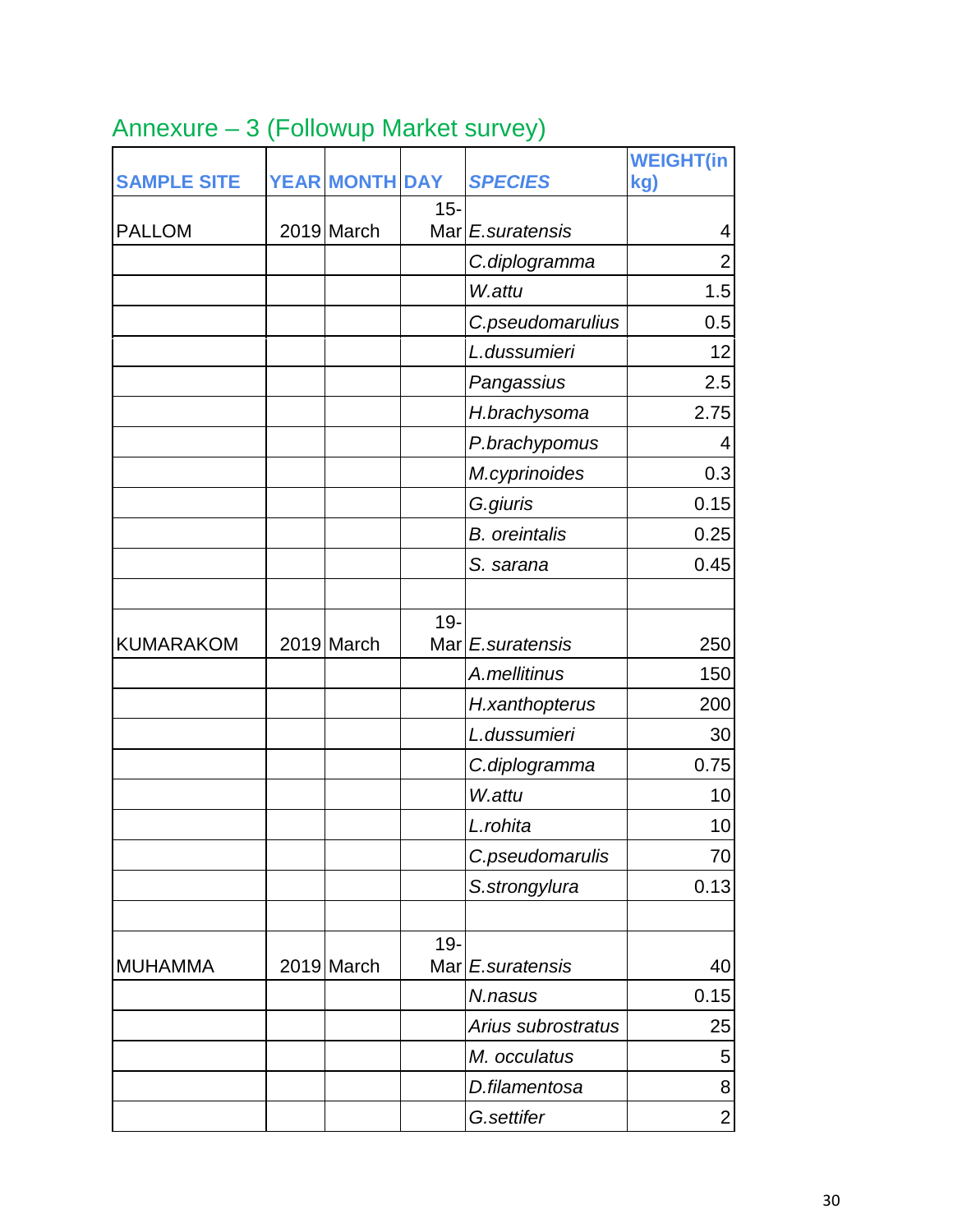|              |            |               | H.xanthopterus                | 35                        |
|--------------|------------|---------------|-------------------------------|---------------------------|
|              |            |               | <b>B.oreintalis</b>           | 4                         |
|              |            |               | G.giuris                      | 0.2                       |
|              |            |               | Pastinachus<br>sephen         | 1.5                       |
| MURINJAPUZHA | 2019 March | $21 -$<br>Mar |                               |                           |
|              |            |               | N.nasus                       | 5                         |
|              |            |               | A.chacunda                    | 7                         |
|              |            |               | A.subrostratus                | 350                       |
|              |            |               | A.maculatus                   | 100                       |
|              |            |               | Caranx ignobilis              | 20                        |
|              |            |               | Thryssa hamiltoni             | 7                         |
|              |            |               | <b>Thryssa</b><br>malabaraica | 3                         |
|              |            |               | Stolephorus<br>indicus        | negligible                |
|              |            |               | S.argus                       | 7                         |
|              |            |               | <b>B.orientalis</b>           | 4                         |
|              |            |               | S.strogylura                  | 0.7                       |
|              |            |               | Tylosurus spp                 | negligible                |
|              |            |               | N nuchalis                    | 150                       |
|              |            |               | <b>Ambassis</b><br>ambassis   | 3                         |
|              |            |               | G.filamentosus                | $\sqrt{3}$                |
|              |            |               | S. vincenti                   | $\overline{2}$            |
|              |            |               | M.cyprinoides                 | 25                        |
|              |            |               | S. jello                      | 5                         |
|              |            |               | Siganus javus                 | $\ensuremath{\mathsf{3}}$ |
|              |            |               | <b>Mullets</b>                | 300                       |
|              |            |               | H.brachysoma                  | 20                        |
|              |            |               | C.chanos                      | 9                         |
|              |            |               | H.xanthopterus                | 10                        |
|              |            |               | E. fluviatilis                | 350                       |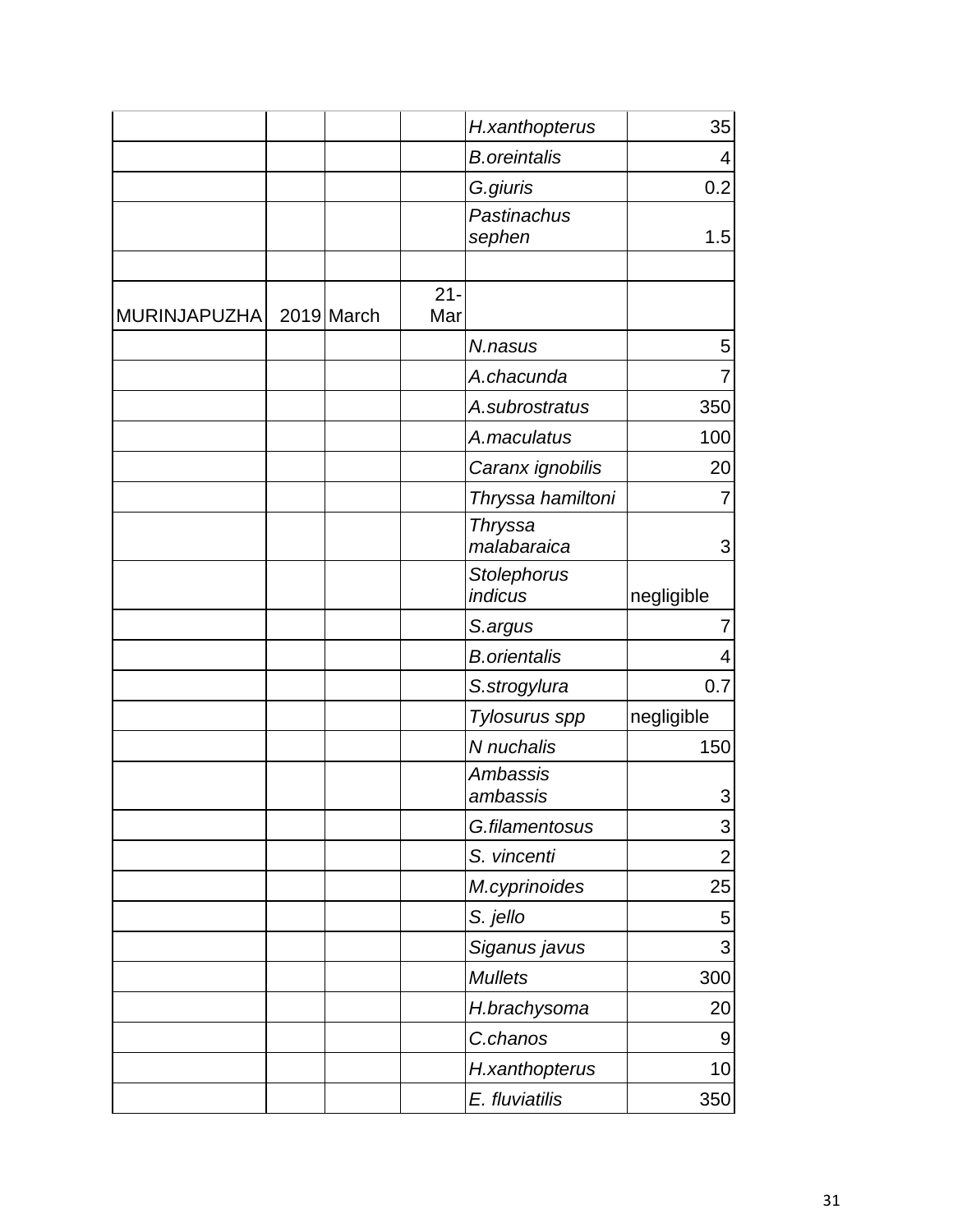|                  |            |               | E.suratensis     | 5              |
|------------------|------------|---------------|------------------|----------------|
|                  |            |               | P.rubripinnis    | 0.2            |
|                  |            |               | A.testudineus    | 0.3            |
|                  |            |               | C.psuedomarulius | 0.2            |
|                  |            |               | <b>Puntius</b>   | 0.1            |
|                  |            |               |                  |                |
| <b>AROOKUTTY</b> | 2019 March | $26 -$<br>Mar |                  |                |
|                  |            |               | T.blochii        | negligible     |
|                  |            |               | N.nasus          | 6              |
|                  |            |               | E.suratensis     | 4              |
|                  |            |               | O.mossambicus    | $\overline{2}$ |
|                  |            |               | C.ignobilis      | 4              |
|                  |            |               | P.maculatus      | 3              |
|                  |            |               | M.cyprinoides    | 1.1            |
|                  |            |               | D.albida         | 1              |
|                  |            |               | D.ruselli        | 0.5            |
|                  |            |               | Liza subviridis  | 5              |
|                  |            |               | A.arius          | 4              |
|                  |            |               | A.subrostratus   | 3              |
|                  |            |               | A.maculatus      | 17             |
|                  |            |               | T.hamiltonii?    | 1              |
|                  |            |               | T.malabarica?    | 1              |
|                  |            |               | Muraenesox bagio | 1.5            |
|                  |            |               | N.nuchalis       | 1              |
|                  |            |               | Ambassis         | 0.5            |
|                  |            |               | L.equula         | 0.2            |
|                  |            |               | Cynoglossus      | 0.5            |
|                  |            |               | G.filamentosus   | 1              |
|                  |            |               | S.jello          | 3              |
|                  |            |               | S.sihama         | negligible     |
|                  |            |               | S.argus          | 1.5            |
|                  |            |               | S.javus          | 0.5            |
|                  |            |               | S.canaliculatus  | 0.1            |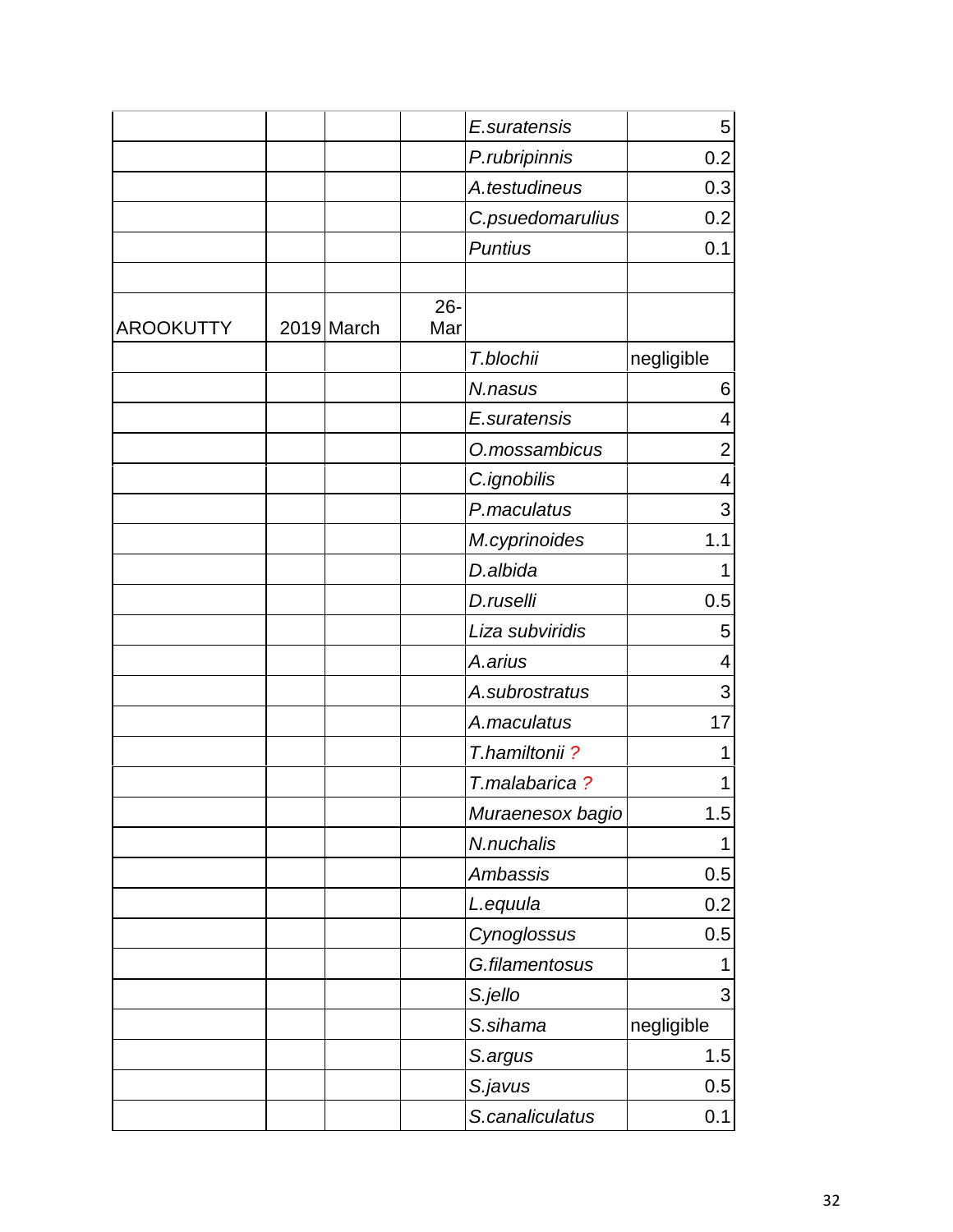|            |            |             | Platycephalus<br>indicus          | 1.5        |
|------------|------------|-------------|-----------------------------------|------------|
|            |            |             | T. puta                           | negligible |
|            |            |             | T.jarbua                          | negligible |
|            |            |             | R.kanagurta                       | negligible |
|            |            |             | Lutjanus<br>fulviflamma           | negligible |
|            |            |             | <b>Triacanthus</b><br>biaculeatus | 0.2        |
|            |            |             | S.strongylura                     | 0.3        |
|            |            |             | Epinephelus sp                    | negligible |
|            |            |             | Stolephorus                       | negligible |
|            |            |             | Upeneus sp?                       | negligible |
|            |            |             |                                   |            |
|            |            | 28<br>March |                                   |            |
| VARAPPUZHA | 2019 March |             | 2019 E.suratensis                 | 430        |
|            |            |             | E.fluviatilis                     | 1000       |
|            |            |             | D.albida                          | 16         |
|            |            |             | C.ignobilis                       | 120        |
|            |            |             | S.vincenti                        | 10         |
|            |            |             | S.sihama                          | 2          |
|            |            |             | Platycephalus<br>indicus          | 10         |
|            |            |             | L.subviridis                      | 115        |
|            |            |             | C.chanos                          | 410        |
|            |            |             | Arius maculatus                   | 150        |
|            |            |             | Arius arius                       | negligible |
|            |            |             | Arius subrostratus                | 230        |
|            |            |             | N.nasus                           | 7          |
|            |            |             | G.giuris                          | 38         |
|            |            |             | C.striata                         | 4          |
|            |            |             | C.pseudomarulius                  | 3          |
|            |            |             | A.ambassis                        | 150        |
|            |            |             | O.niloticus                       | 510        |
|            |            |             | O.mossambicus                     | 80         |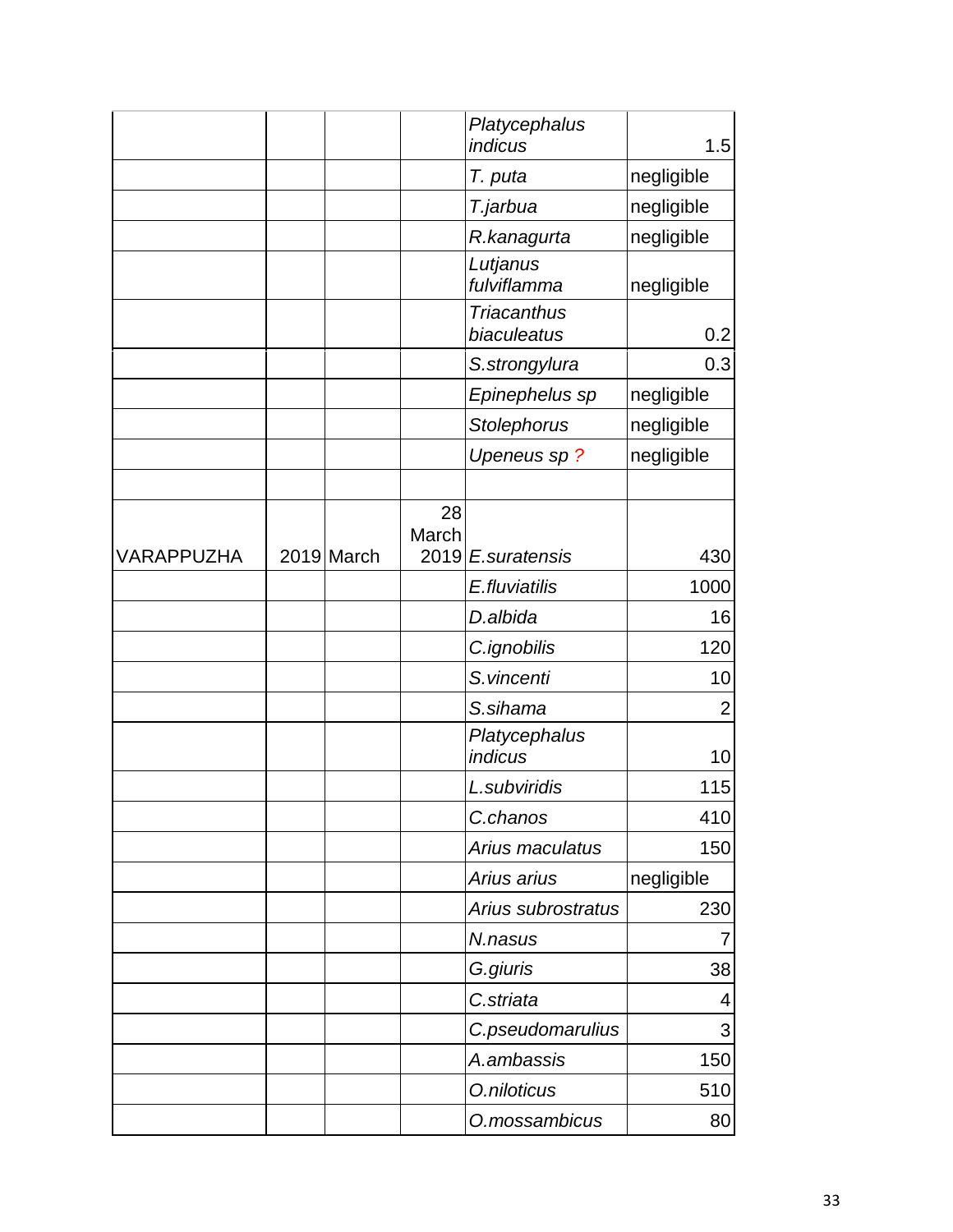|               |            |  | N.nadus               | neglible       |
|---------------|------------|--|-----------------------|----------------|
|               |            |  | O.malabaricus         | negligible     |
|               |            |  | Gerres spp            | 100            |
|               |            |  | S.jello               | 50             |
|               |            |  | G.filamentosus        | 32             |
|               |            |  | T.hamiltonii          | 10             |
|               |            |  | P.maculatus           | 65             |
|               |            |  | M.cyprinoides         | 200            |
|               |            |  | N.nuchalis            | 7              |
|               |            |  | P.bindus              | $\overline{2}$ |
|               |            |  | L.equula              | negligible     |
|               |            |  | S.ruconius            | 1              |
|               |            |  | L.calcarifer          | negligible     |
|               |            |  | S.Strongylura         | 3              |
|               |            |  | H.limbatus            | negligible     |
|               |            |  | H.urnak               | 2              |
|               |            |  | Lutjanus spp          | 6              |
|               |            |  | <b>B.oreintalis</b>   | 6              |
|               |            |  | L.dussumieri          | negligible     |
|               |            |  | H.fossilis            | negligible     |
|               |            |  | A.testudineus         | 1.5            |
|               |            |  | W.attu                | negligible     |
|               |            |  | Pangasius             | 100            |
|               |            |  | Mugilidae             | 25             |
|               |            |  |                       |                |
|               |            |  |                       |                |
| <b>VAIKOM</b> | 2019 April |  | 3 April A. melittinus | 100            |
|               |            |  | A.subrostratus        | 50             |
|               |            |  | C.ignobilis           | 7              |
|               |            |  | D.filamentosa         | 5              |
|               |            |  | G.filamentosus        | $\overline{2}$ |
|               |            |  | E.suratensis          | 20             |
|               |            |  | P.maculatus           | 5              |
|               |            |  | L.subviridis          | 3              |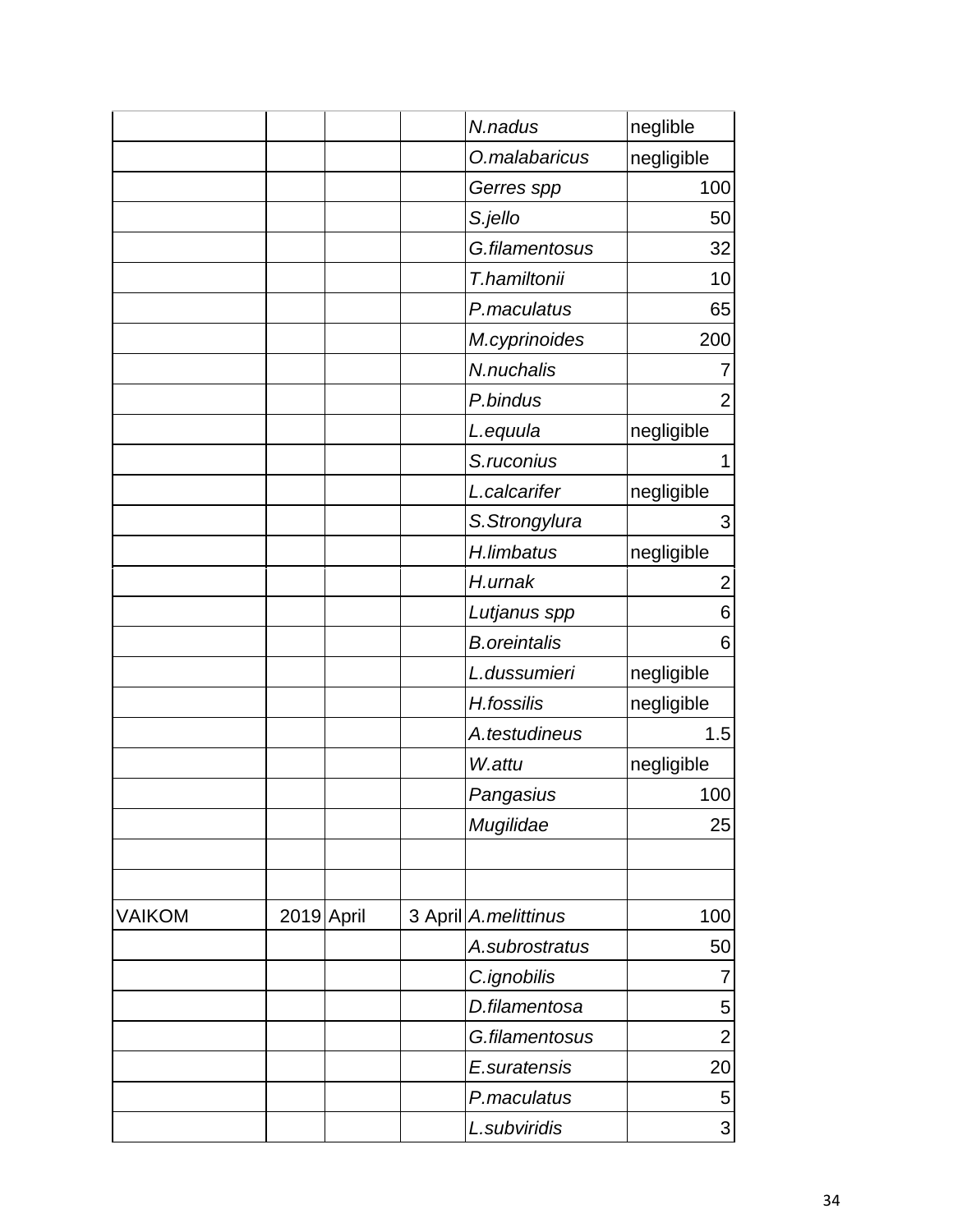|                     | M.cyprinoides<br>5    |
|---------------------|-----------------------|
|                     | H.xanthopterus<br>4   |
| N.nasus             | 30                    |
| <b>B.orientalis</b> | $\overline{2}$        |
| S.argus             | 8                     |
| D.albida            | 5                     |
| T.hamiltoni         | 0.5                   |
| G.setifer?          | 3                     |
| Pangasius           | $\overline{7}$        |
| S.vincenti          | neglible              |
| M.occulatus         | 80                    |
| S.javus             | 6                     |
| indicus             | Platycephalus<br>1    |
|                     | C.pseudomarulius<br>8 |
| C.striata           | $\overline{7}$        |
| E.fluviatilis       | 100                   |
| C.chanos            | 1                     |
| H.fossilis          | 8                     |
| L.catla             | $\overline{7}$        |
| P.thomassi          | 8                     |
| G.giuris            | negligible            |
| P.sephan            | 1                     |
| S.jello             | 4                     |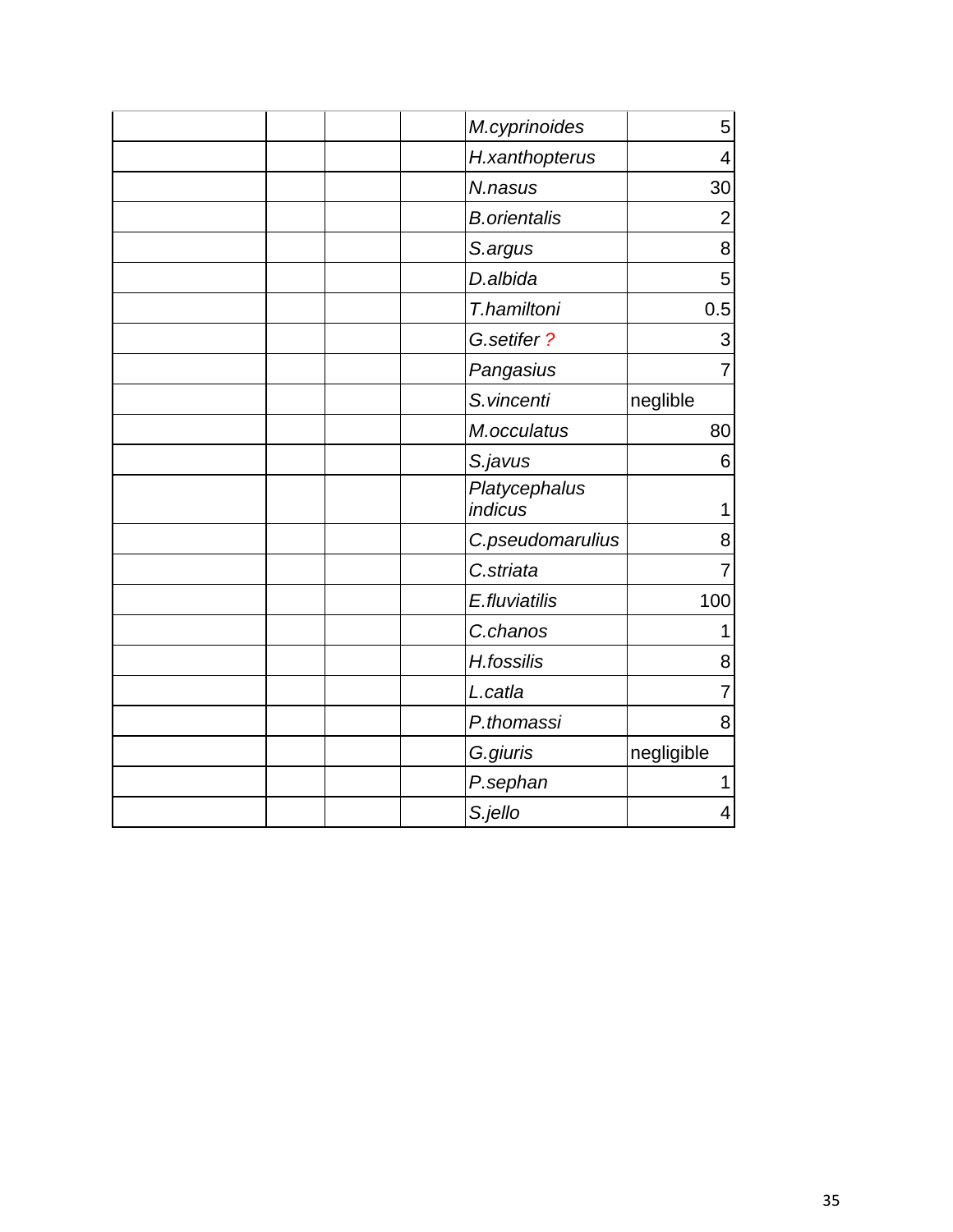<span id="page-35-0"></span>

| Para           | pH            | <b>Total Hardness</b> | Iron as | Sulphate | Nitrate as      | <b>Nitrite as</b> |            | Calcium | Magnesium | <b>Dissolved</b> | Salini |
|----------------|---------------|-----------------------|---------|----------|-----------------|-------------------|------------|---------|-----------|------------------|--------|
| mete           | at            | as CaCO3              | Fe      | as SO4   | NO <sub>3</sub> | <b>NO2</b>        | Phosphate  | as Ca   | as Mg     | Oxygen           | ty     |
| rs             | $29^{\circ}C$ | (ppm)                 | (ppm)   | (ppm)    | (ppm)           | (ppm)             | as P (ppm) | (ppm)   | (ppm)     | (ppm)            | ppt    |
| A1             | 7.11          | 5000                  | 1.43    | 4161.7   | 0.46            | 0.03              | 0.06       | 360.7   | 1000.4    | 3.3              | 30.4   |
| A2             | 7.45          | 3800                  | 0.36    | 3127.7   | 0.49            | 0.02              | 0.08       | 260.5   | 768.6     | 4.6              | 19.6   |
| A <sub>3</sub> | 7.15          | 3950                  | 0.44    | 3172.3   | 0.72            | 0.03              | 0.08       | 280.6   | 793       | 5                | 23.7   |
| A4             | 6.65          | 2550                  | 0.5     | 2104.3   | 0.78            | 0.08              | 0.09       | 180.4   | 512.4     | 4.5              | 18.3   |
| A <sub>5</sub> | 7.31          | 5100                  | 1.43    | 4091.5   | 0.47            | 0.05              | 0.05       | 360.7   | 1024.8    | 4.1              | 31.8   |
| H1             | 6.78          | 4450                  | 0.46    | 3831.9   | 0.46            | 0.02              | 0.05       | 300.6   | 902.8     | 3                | 26.4   |
| H <sub>2</sub> | 6.88          | 3300                  | 0.45    | 3217     | 0.34            | 0.08              | 0.04       | 240.5   | 658.8     | 4.1              | 26.4   |
| H <sub>3</sub> | 6.96          | 1900                  | 0.6     | 2040.4   | 1.22            | 0.04              | 0.04       | 180.4   | 353.8     | 5.5              | 19.9   |
| H4             | 6.97          | 3200                  | 0.72    | 3078.7   | 0.12            | 0.01              | 0.04       | 220.4   | 646.6     | 5.2              | 19.9   |
| H <sub>5</sub> | 7.07          | 3950                  | 0.49    | 3555.3   | 0.37            | 0.02              | 0.04       | 260.5   | 805.2     | 3.9              | 23.7   |
| H <sub>6</sub> | 6.91          | 4500                  | 0.5     | 3959.6   | 0.43            | 0.08              | 0.04       | 300.6   | 915       | 2.7              | 27.7   |
| M1             | 6.57          | 920                   | 0.41    | 1121.3   | 1.7             | 0.01              | 0.04       | 64.1    | 185.4     | 4.7              | 8.9    |
| M <sub>2</sub> | 6.6           | 900                   | 0.12    | 853.2    | 1.28            | 0.01              | 0.01       | 60.1    | 183       | 4.4              | 10.2   |
| M <sub>3</sub> | 6.61          | 980                   | 0.34    | 1476.6   | 0.35            | 0.01              | 0.01       | 68.1    | 197.6     | 5.1              | 7.6    |
| M4             | 6.61          | 860                   | 0.09    | 1125.5   | 0.24            | 0.01              | 0.006      | 56.1    | 175.7     | 5.4              | 7.6    |
| M <sub>5</sub> | 6.59          | 650                   | 0.2     | 1163.8   | 0.44            | 0.01              | 0.008      | 44.1    | 131.8     | 4.6              | 6.3    |
| M <sub>6</sub> | 6.72          | 920                   | 0.4     | 1100     | 1.6             | 0.02              | 0.008      | 64.1    | 185.4     | 4.8              | 7.6    |
| T1             | 6.4           | 162                   | 0.09    | 140      | 0.12            | <b>BDL</b>        | 0.01       | 10.42   | 33.2      | 3.8              | 4.8    |
| T2             | 6.46          | 30                    | 0.26    | 35.5     | 0.31            | 0.02              | 0.04       | 4.81    | 4.39      | 3.4              | 4.8    |
| T <sub>3</sub> | 6.43          | 38                    | 0.21    | 55.02    | 0.79            | 0.01              | 0.08       | 6.41    | 5.37      | 3.4              | 4.8    |
| <b>T4</b>      | 6.52          | 36                    | 0.2     | 44.3     | 0.31            | 0.02              | 0.02       | 5.61    | 5.37      | 4                | 4.8    |
| T <sub>5</sub> | 6.32          | 166                   | 0.11    | 129.2    | 0.12            | 0.001             | 0.02       | 11.2    | 33.7      | 5.4              | 4.8    |
| W1             | 6.07          | 88                    | 0.2     | 79.2     | 0.21            | 0.06              | 0.04       | 6.41    | 17.6      | 5.6              | 4.8    |
| W <sub>2</sub> | 5.98          | 82                    | 0.29    | 70.3     | 0.4             | 0.004             | 0.04       | 6.41    | 16.1      | 3.5              | 5.1    |
| W <sub>3</sub> | 6.11          | 56                    | 0.21    | 51.2     | 0.18            | <b>BDL</b>        | 0.05       | 4.81    | 10.74     | 4.6              | 5.1    |
| W4             | 6.38          | 38                    | 0.44    | 33.5     | 0.14            | 0.04              | 0.06       | 6.41    | 5.37      | 5.2              | 5.1    |
| W <sub>5</sub> | 6.48          | 38                    | 0.21    | 44.5     | 0.06            | <b>BDL</b>        | 0.03       | 5.61    | 5.86      | 5.4              | 5.1    |

## Annexure – 4 (Water quality)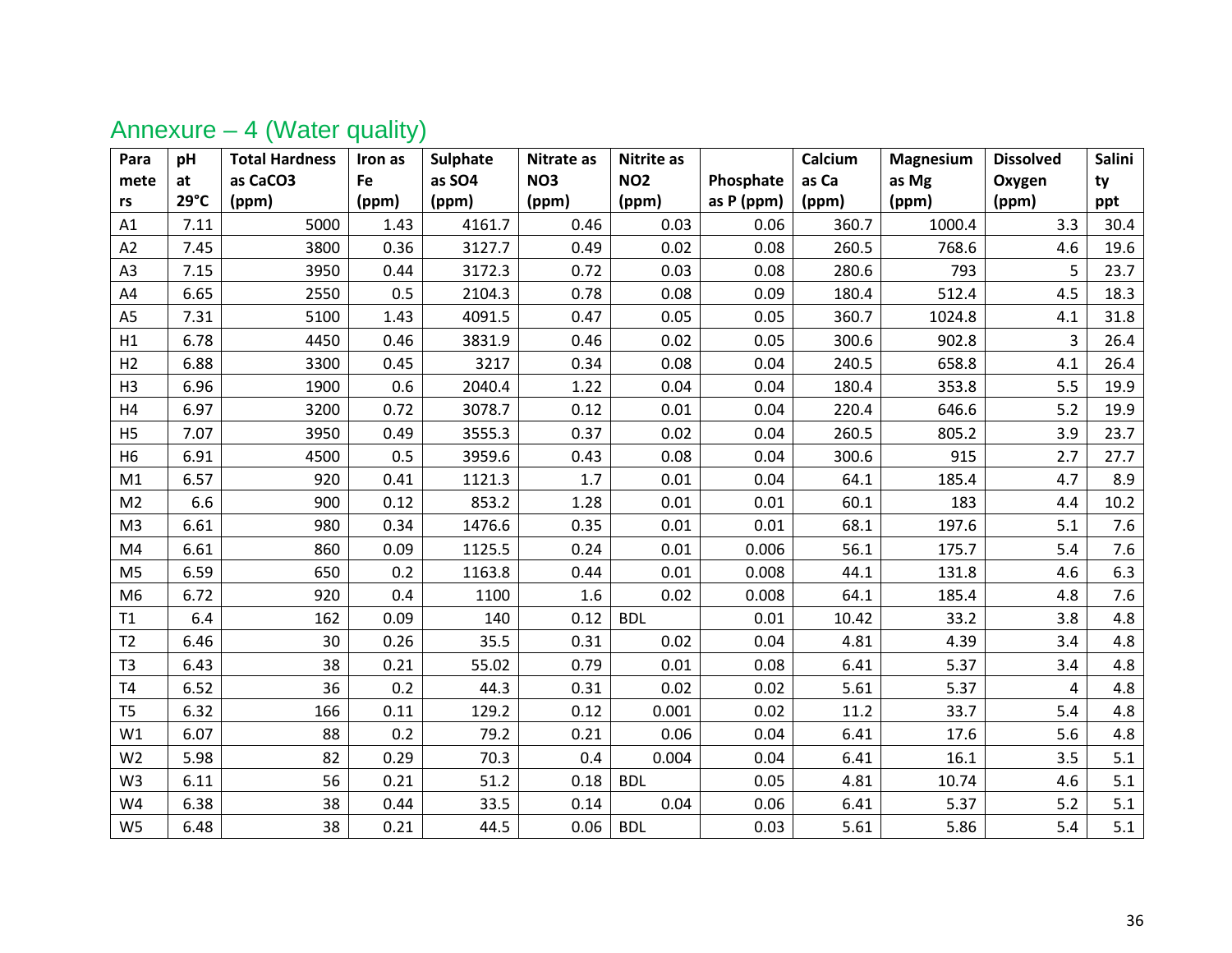| W <sub>6</sub> | 6.34 | 88 | 0.06 | 87.9  | 0.15 | <b>BDL</b> | 0.08  | 6.41  | 17.6 |     | 5.1 |
|----------------|------|----|------|-------|------|------------|-------|-------|------|-----|-----|
| R1             | 6.57 | 52 | 0.44 | 45    | 0.23 | 0.09       | 0.006 | 9.62  | 6.83 | 4.6 | 4.8 |
| R <sub>2</sub> | 6.51 | 42 | 0.24 | 44.7  | 0.81 | 0.03       | 0.02  | 7.21  | 5.86 | 4.4 | 4.8 |
| R <sub>3</sub> | 6.37 | 44 | 0.18 | 39.8  | 0.92 | 0.01       | 0.006 | 7.21  | 6.34 | 4   | 4.8 |
| R <sub>4</sub> | 6.08 | 62 | 0.42 | 100.6 | 0.76 | 0.002      | 0.01  | 10.42 | 8.78 | 4.8 | 4.8 |
| R <sub>5</sub> | 6.31 | 38 | 0.28 | 54.3  | 0.21 | <b>BDL</b> | 0.02  | 7.21  | 4.88 | 4.6 | 4.8 |
| R <sub>6</sub> | 6.5  | 54 | 0.48 | 50.5  | 0.15 | 0.02       | 0.01  | 10.42 | 6.83 | 4.6 | 4.8 |

#### **Legend for Sites mentioned above:**

| A1: Arookutty 1              | M2: Murinjapuzha 2  | W3: West 3                  |
|------------------------------|---------------------|-----------------------------|
| A2: Arookutty 2              | M3: Murinjapuzha 3  | W4: West 4                  |
| A3: Arookutty 3              | M4: Murinjapuzha 4  | <b>W5: West 5</b>           |
| A4: Arookutty 4              | M5: Murinjapuzha 5  | W6: West 6                  |
| A5: Arookutty 5              | M6: Murinjapuzha 6  | R1: Riverine 1              |
| H1: Highcourt 1              | T1: Thannermukkom 1 | R <sub>2</sub> : Riverine 2 |
| H2: Highcourt 2              | T2: Thannermukkom 2 | R3: Riverine 3              |
| H <sub>3</sub> : Highcourt 3 | T3: Thannermukkom 3 | R4: Riverine 4              |
| H4: Highcourt 4              | T4: Thannermukkom 4 | R5: Riverine 5              |
| H5: Highcourt 5              | T5: Thannermukkom 5 | R6: Riverine 6              |
| H6: Highcourt 6              | W1: West 1          |                             |
| M1: Murinjapuzha 1           | W2: West 2          |                             |